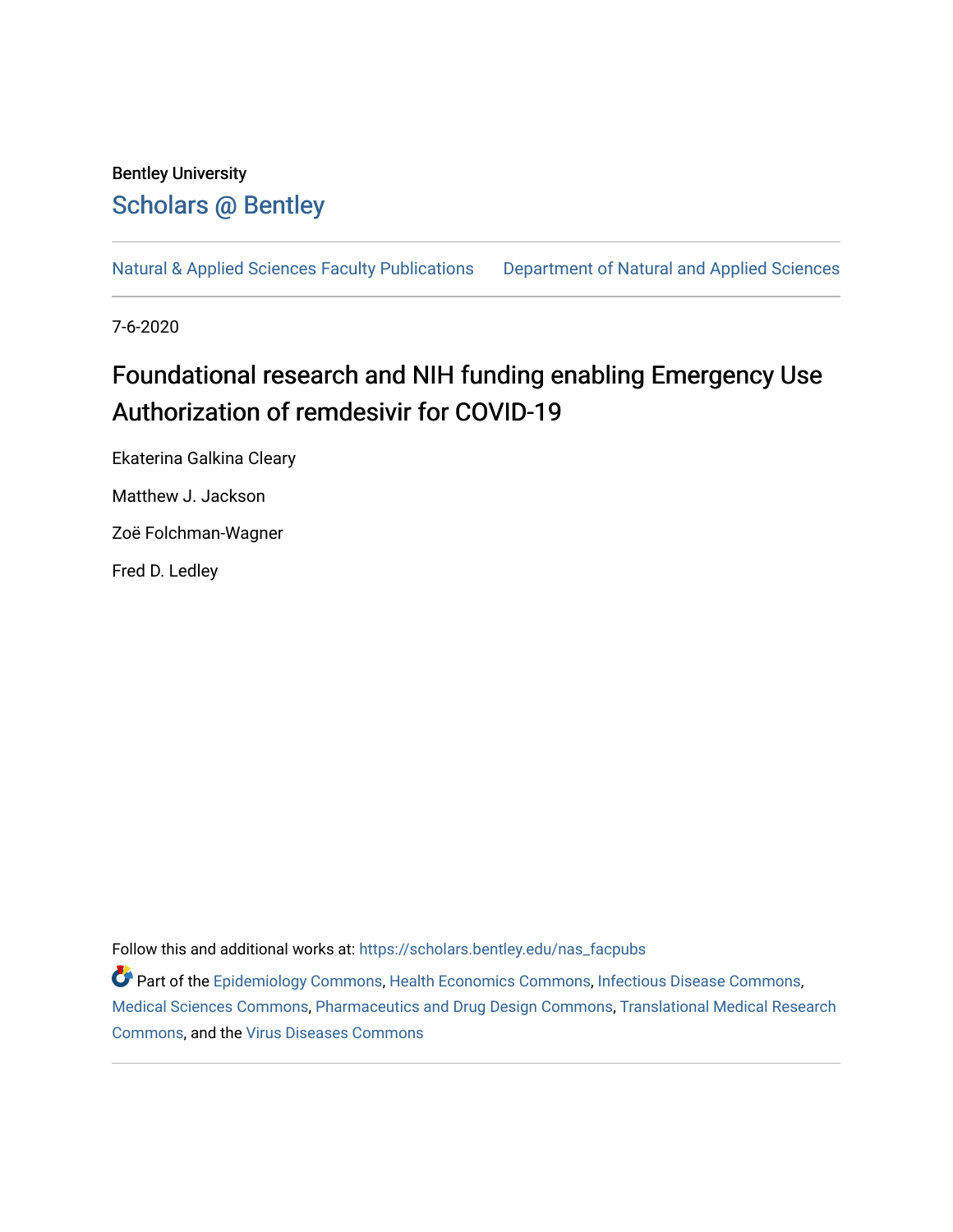#### **Foundational research and NIH funding enabling**

#### **Emergency Use Authorization of remdesivir for COVID-19**

Ekaterina Galkina Cleary,<sup>a,b</sup> Matthew J. Jackson,<sup>a,c</sup> Zoë Folchman-Wagner,<sup>a,c</sup> Fred D. Ledley<sup>a,c,d,1</sup>

<sup>a</sup> Center for Integration of Science and Industry, Bentley University, Waltham MA 02452; **b** Department of Mathematical Sciences, Bentley University, Waltham, MA 02452; C Department of Natural & Applied Sciences, Bentley University, Waltham, MA 02452; and d Department of Management, Bentley University, Waltham, MA 02452.

To whom correspondence should be addressed: fledley@bentley.edu

#### **ABSTRACT**

Emergency Use Authorization for remdesivir months after discovery of COVID-19 is unprecedented. Typically, decades of research and public-sector funding are required to establish the mature body of foundational research requisite for efficient, targeted drug discovery and development. This work quantifies the body of research related to remdesivir's biological target, RNA-dependent RNA polymerase (RdRp), or parent chemical structure, nucleoside analogs (NcAn), through 2019, as well as NIH funding for this research 2000–2019. There were 6,567 RdRp-related publications in PubMed, including 1,263 with NIH support, and 11,073 NcAn-related publications, including 2,319 with NIH support. NIH support for RdRp research comprised 2,203 Project Years with Costs of \$1,875 million. NIH support for NcAn research comprised 4,607 Project Years with Costs of \$4,612 million. Research Project grants accounted for 63% and 48% of Project Years for RdRp and NcAn respectively, but only 19% and 12% of Project Costs. Analytical modeling of research maturation estimates that RdRp and NcAn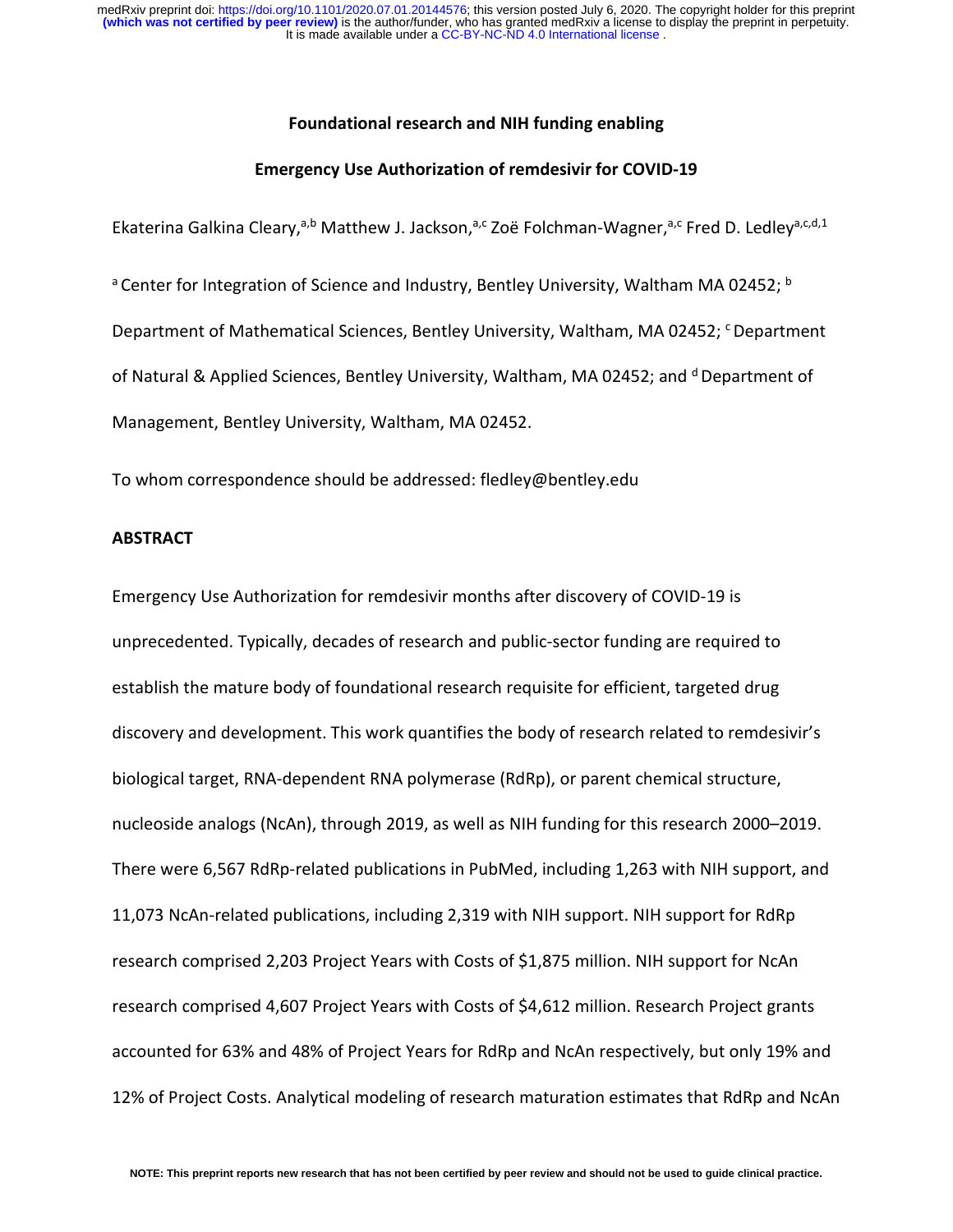research passed an established maturity threshold in 2008 and 1994 respectively. Of 97 investigational compounds targeting RdRp since 1989, the three authorized for use entered clinical trials after both thresholds. This work demonstrates the scale of foundational research on the biological target and parent chemical structure of remdesivir that supported its discovery and development for COVID-19. This work identifies \$6.5 billion in NIH funding for research leading to remdesivir, underscoring the role of public sector investments in basic research and research infrastructure that underlie new drugs and the response to emergent disease.

#### **KEY WORDS**

NIH funding, remdesivir, COVID-19, drug development

**ORCHID ID:** Dr. Galkina Cleary, [orcid.org/0000-](https://orcid.org/0000-0001-5392-845X)0002-9384-4020; Dr. Jackson, orcid.org/0000-[0001-5392-845X;](https://orcid.org/0000-0001-5392-845X) Dr. Folchman-Wagner, orcid.org/0000-0001-6628-8156; Dr. Ledley, [http://orcid.org/0000-0002-8375-4101.](http://orcid.org/0000-0002-8375-4101)

**Author contributions:** E.G.C., M.J.J., Z.F.W., and F.D.L. designed research; E.G.C., M.J.J., Z.F.W., and F.D.L. performed research; E.G.C., M.J.J., Z.F.W., and F.D.L. analyzed data; and E.G.C., M.J.J., Z.F.W., and F.D.L. wrote the paper; F.D.L. supervised the project and acquired financial support.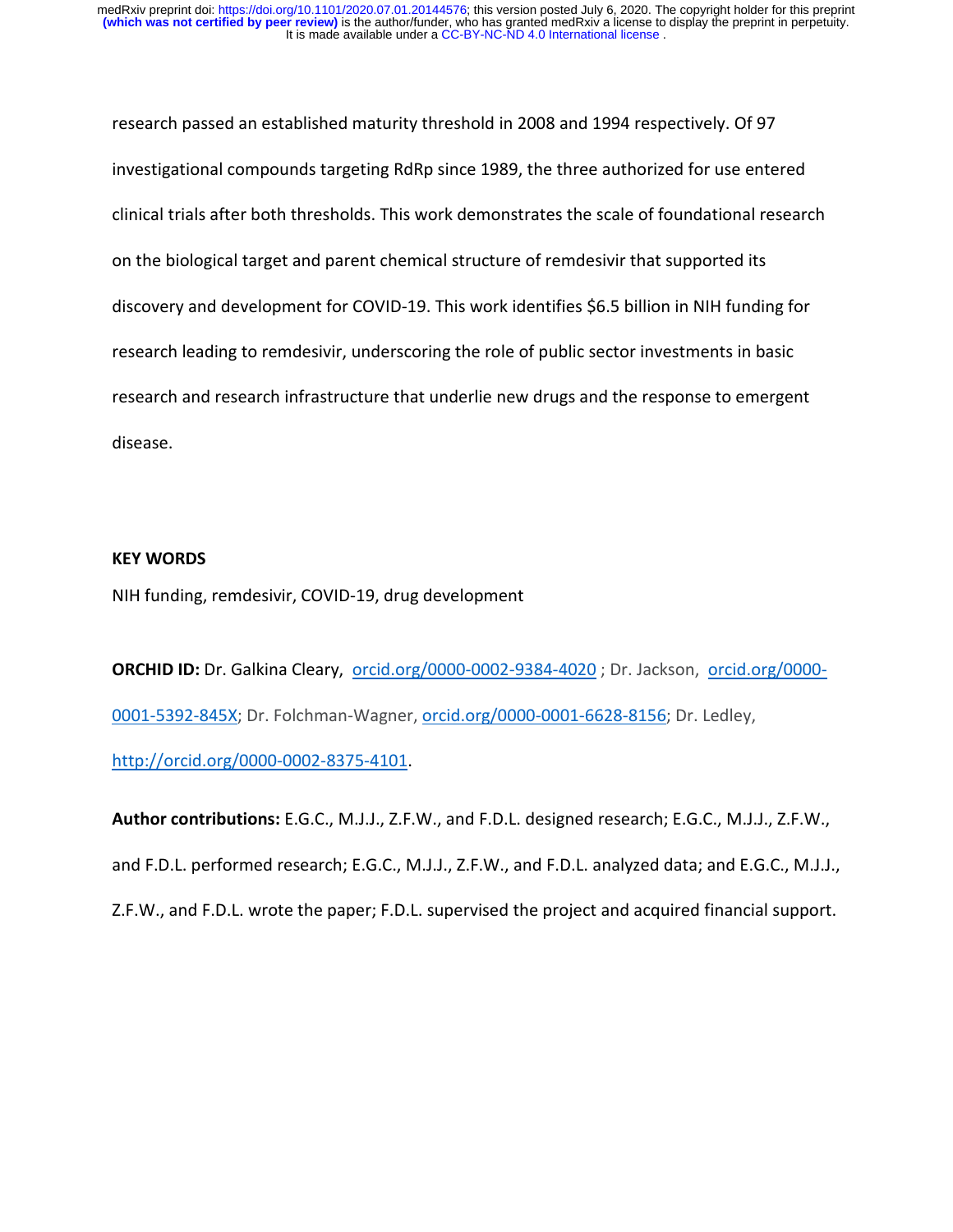#### **SIGNIFICANCE STATEMENT**

Emergency Use Authorization of remdesivir for treating COVID-19 four months after discovery of this virus was enabled by decades of research on the drug's biological target as well as other medicines with related chemical structures. The NIH contributed 6,800 years of grant funding to this research, totaling \$6.5 billion (2000–2019), including funding for both investigator-initiated research and research infrastructure. Of this, \$46.5 million was for research directly related to remdesivir. This analysis demonstrates the importance of a robust body of foundational research in responding rapidly to emergent diseases, and the substantial NIH contribution to this research. It also underscores the scale and significance of the public-sector investments that enable new drug discovery and development.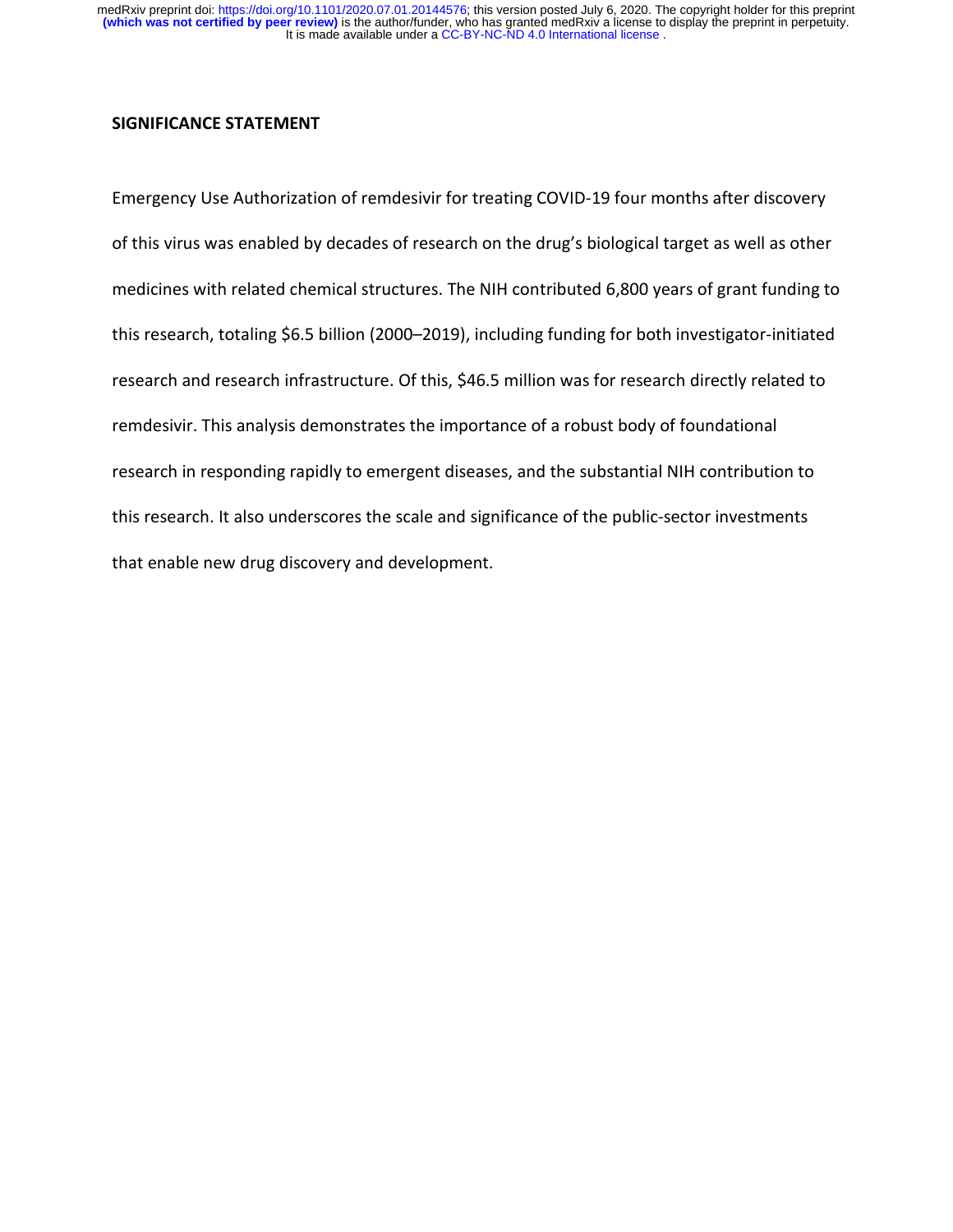The Emergency Use Authorization of remdesivir for treating SARS-CoV-2 (COVID-19)(1) four months after the discovery of this pathogen is unprecedented. Typically, decades are required to translate research evidence into clinical practice or approved products.(2) For example, a study characterizing the research and development timelines of 113 first-in-class drugs approved from 1999–2013 described a median 20-year lag between the initial identification of a drug target, pathway, or chemotype, and first drug approval.(3) Similarly, studies with an analytical model of research maturation estimated the time from initiation of research related to a novel drug target to first approval of a drug against that target was more than 30 years.(4, 5) While efforts to reduce this translational lag commonly focus on the length of time required for clinical trials and regulatory review,(6) evidence suggests the longer, ratelimiting step is the time required for the basic research required to establish the requisite scientific foundation for successful development.(3-5, 7, 8)

Basic research is funded primarily by the public sector.(9) Previous studies have shown that NIH funding contributed to published research underlying every new drug approved from 2010–2016, with >90% of this funding representing basic research on the biological target, rather than applied research on the drugs themselves.(10, 11) These studies also show that this research often involves substantial spillover effects, in which research performed in various therapeutic areas contributes to the scientific foundation for products in another area.(12)

Research on strategic product development in different fields of technology has identified predictable patterns in the advance of science or technology. These studies also demonstrate the enabling role for a mature foundation of research and technology readiness in successful product development.(13, 14) The same pattern is evident in biomedical research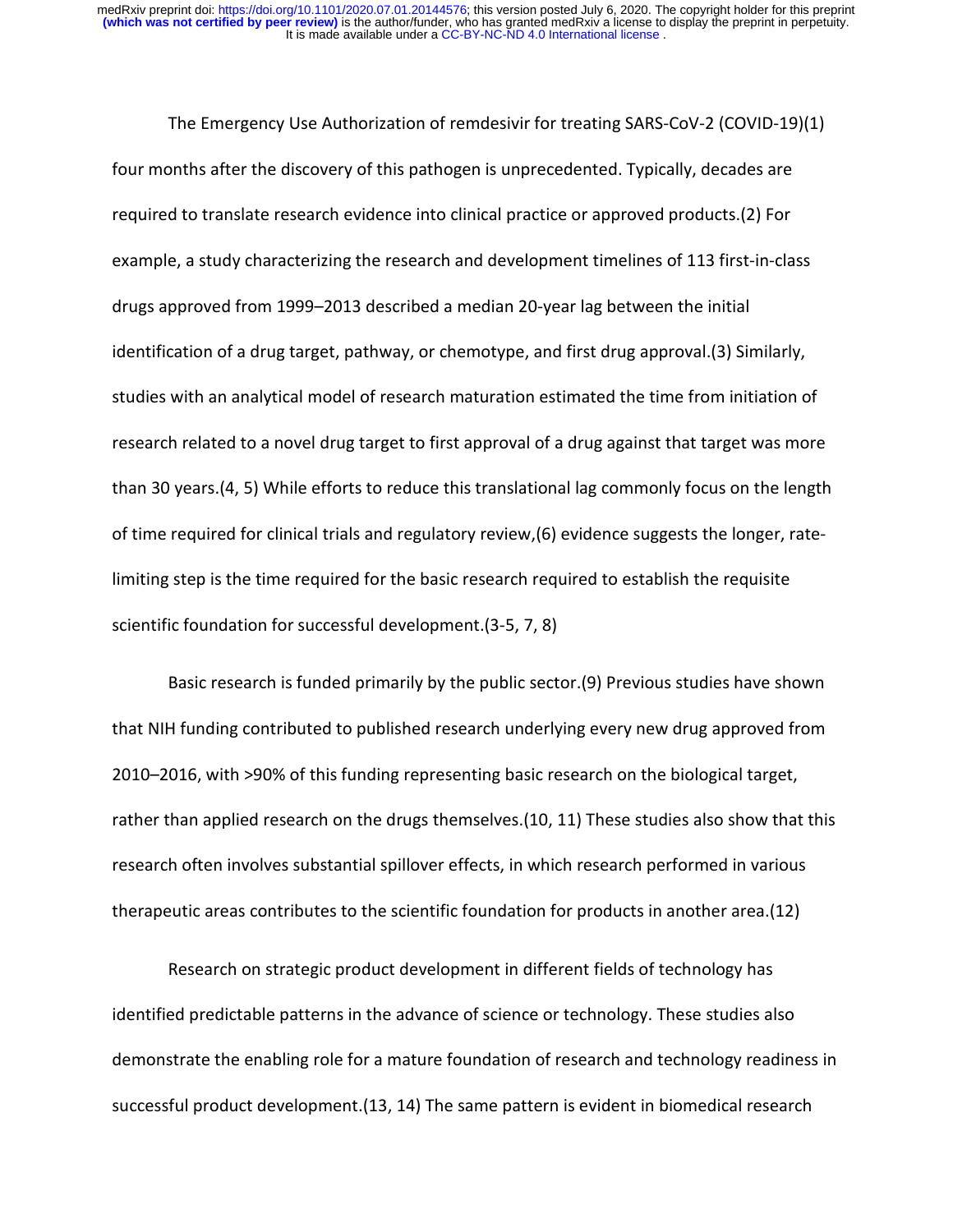and targeted drug development. Analytical modeling demonstrates that few targeted therapeutics are successfully developed until foundational research on both the biological target and the nature of the molecular entity passes a defined established point.(4, 5, 8, 15)

This work examines the body of research on remdesivir's biological target, RNAdependent RNA polymerase (RdRp), and its parent chemical structure, nucleoside analogs (NcAn). Specifically, we quantify the number of research publications in these two areas, model the advance of this research and thresholds of maturation, describe the number of investigational products targeted to RdRp and timelines of development for the three RdRp inhibitors currently in clinical use, and detail the NIH investments made in this research. Collectively, these data describe the foundational research, and NIH investment in this research, that enabled rapid development of remdesivir in response to the COVID-19 pandemic.

These results are considered in the context of intense societal debate over the potential pricing of remdesivir by its manufacturer, Gilead Sciences.(16-18) One aspect of this debate concerns investments made by the public sector in the early development of this drug and its subsequent application to COVID-19.(19, 20) This work provides an estimate of the NIH contribution to remdesivir through the end of 2019 by considering the foundational research that enabled the discovery and development of this product as well as the NIH contribution to this work.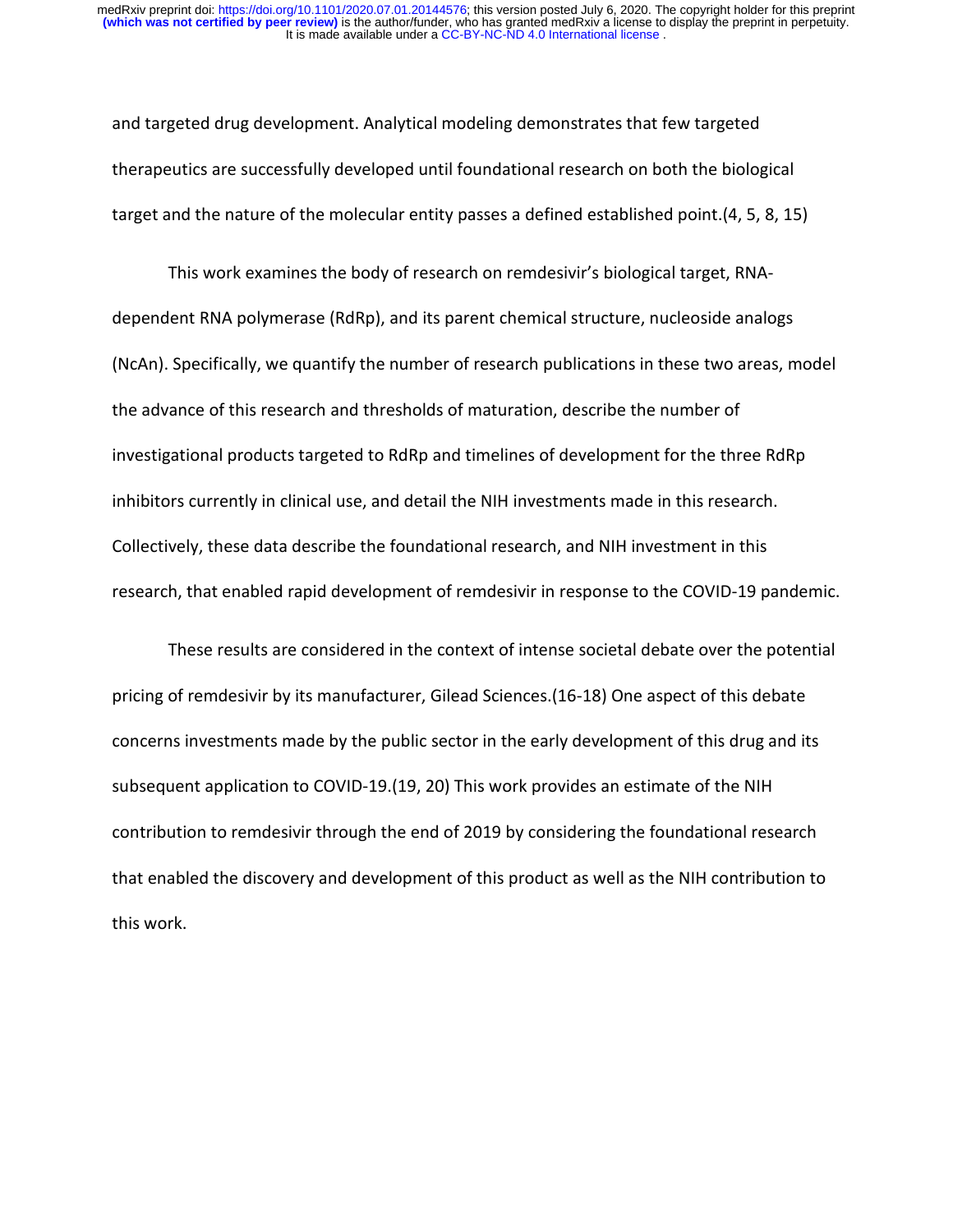#### **RESULTS**

**Publications on Remdesivir's Target and Chemical Type.** PubMed searches using optimized search terms (Supplemental Table 1) identified 6,567 PubMed Identifiers (PMID) related to RdRp and 11,073 PMID related to NcAn (Table 1). Research on RdRp originated in the 1950s, grew exponentially from the 1980s, and has been level from 2011 to the present (Figure 1A). Research on NcAn also dates from the 1950s, increased exponentially beginning in the 1980s in conjunction with the emergence of HIV, and has been decreasing slightly from the late 1990s to the present (Figure 1B).

**NIH Funding for Published Research.** NIH funding was associated with 1,263 (19%) of publications on RdRp and 2,319 (21%) of publications on NcAn (Table 1). For both RdRp and NcAn, the fraction of publications with NIH support decreased steadily from >30% prior to 1990 to 13–16% after 2015 (Figure 1A, 1B).

NIH support for RdRp research comprised 2,203 Project Years of funding totaling \$1,875 million (Table 1, Figure 1C). While Research Projects represented the largest fraction of Project Years since 2000 (63%) and had Costs of \$351.7 million, Research Projects represented only 19% of total Costs, less than the \$478 million in Research Program Projects (26%) or \$553.9 million in Cooperative Agreements (30%) (Table 1). NIH support for RdRp research increased steadily from the 1980s, and decreased from 2012–2019 (Figure 1D).

NIH support for NcAn research comprised 4,607 Project Years of funding totaling \$4.6 billion (Table 1). While Research Projects represented the largest fraction of Project Years (48%) and had Costs of \$537 million, Research Projects represented only 12% of total Costs, less than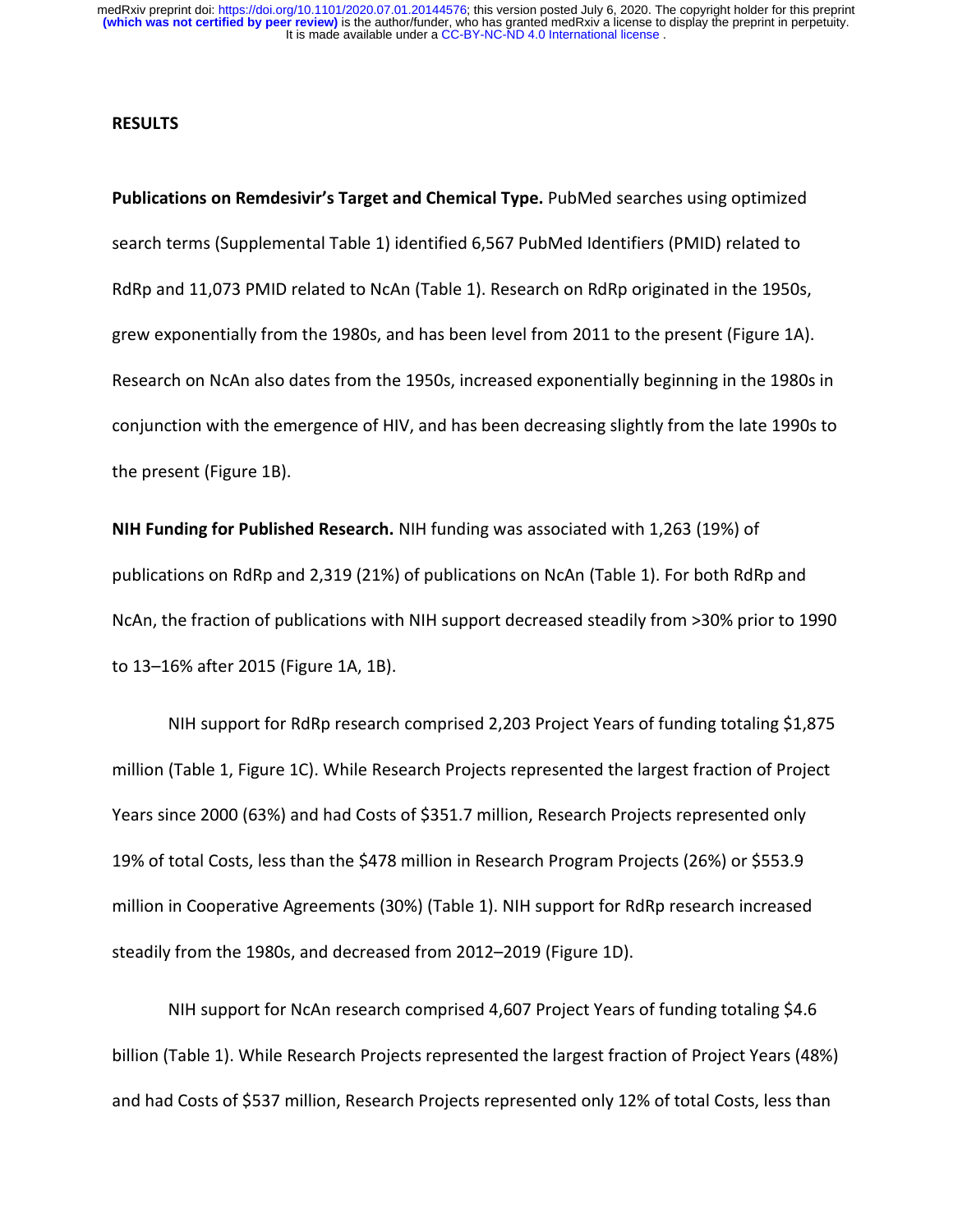the \$1.56 billion for Research Program Projects and Centers (34%) or \$1.9 billion in Cooperative Agreements (40%) (Table 1). NIH support for NcAn research increased up to 2000 and remained stable through 2019 (Figure 1D).

**Topic Focus of NIH-Funded RdRp and NcAn Research.** The large majority of NIH-funded publications on RdRp (89%) mentioned the term virus or viral, with the majority accounted for by research related to Hepatitis, influenza, Coronavirus, Zika, and Ebola virus (Figure 2A), while 19% contained the wild card term "immun\*" and 1.3% mentioned cancer. The timeline of research involving various RNA viruses can be viewed through an interactive [graphic online.](https://bit.ly/RdRpRemdesivir) *(Note to Editor: hyperlink to: [https://bit.ly/RdRpRemdesivir\)](https://bit.ly/RdRpRemdesivir)*

Of the NIH-funded publications related to NcAn, only 49% mentioned the term virus or viral (Figure 2B), 28% contained the wild card term "immun\*" and 15% were related to cancer. The most commonly mentioned viruses were HIV, Hepatitis, Coronavirus, influenza, and Zika virus, respectively. Funding for influenza and Coronavirus was sporadic. Funding for Zika research rose following the 2015-16 outbreak.

**Maturation of RdRp and NcAn Research and Timing of Drug Approvals.** The Technology Innovation Maturation Evaluation (TIME) model quantifies the growth of a corpus of published literature as well as inflection points related to research maturation. The calculated *initiation*  point, or point of maximum acceleration of publication activity, corresponds to the time of early discoveries that lead to exponential growth in research activity. The calculated *established* point, or point of maximum slowing of publication activity, corresponds to a time before which targeted therapeutics are successfully developed.(4, 8) Plotted on a log scale with cumulative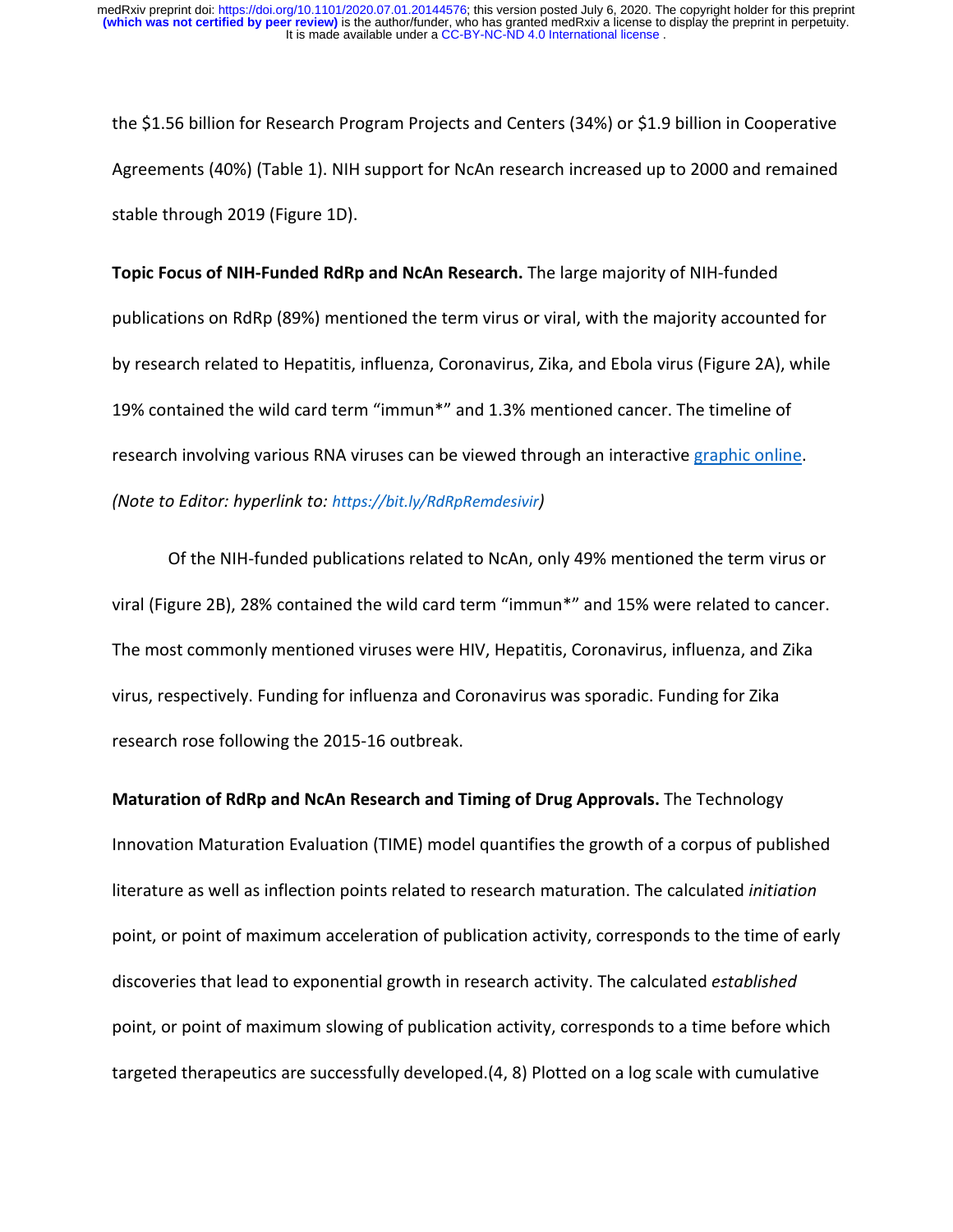publications, this function exhibits the logistic "S-curve" characteristic of technology maturation models in other fields.(13)

Figure 3A and Figure 3B show annual publications and TIME model curve fit for RdRp and NcAn respectively. Figures 3C and 3D show cumulative publications and the TIME model curve plotted on log scale. In this projection, it is evident that RdRp research progressed through two successive S curves. The first has a calculated *initiation* point (Ti) of 1962 and exhibited exponential growth through the late 1960s. The second exhibited exponential growth through the 1990s and early 2000s, reaching a calculated *established* point (Te) of 2008. This pattern of successive S-curves is consistent with evidence from other fields that technological progress classically proceeds through a series of novel innovations, each of which introduces a new period of exponential advance leading to a limit.(13, 14)

PharmaProjects lists 97 investigational drugs targeted against RdRp since 1989. Figure 3C shows the clinical development timelines for the two approved products, sofosbuvir and dasabuvir, as well as remdesivir. Also shown is the distribution of first reported development for 94 drugs that have been discontinued or remain in clinical development. These data show that each of the products now in clinical use entered clinical trials only after RdRp technology reached the *established* point and were approved 5, 8, and 12 years after this point (Figure 3C).

Of the 97 investigational drugs targeted against RdRp, 47 are NcAn. This includes two in clinical use, sofosbuvir and remdesivir, 40 discontinued, and five in development at the end of 2019. Of the 50 that are not NcAn, one is approved, dasabuvir, and three remain in development, including silibinin sodium hemisuccinate (approved in the EU) as well as CC-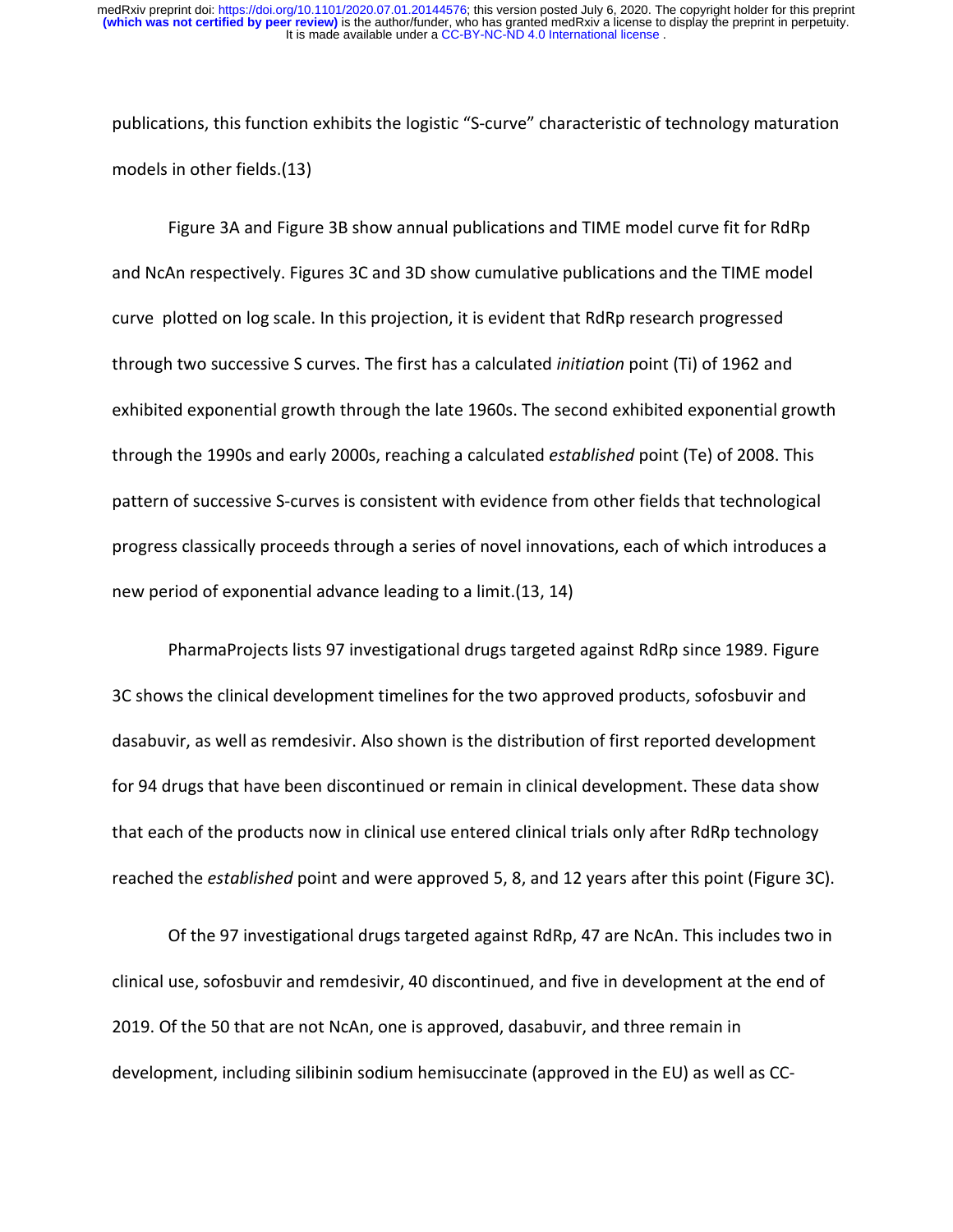31244 and cephaeline, which are reported as being in development at the end of 2019 by PharmaProjects.

Research on NcAn followed a single S-curve with calculated initiation points of 1961 and a calculated *e*s*tablished* point of 1994 (Figure 3D). More than 60 NcAn drugs and combinations are approved by the FDA for cancer or various viral diseases including HIV, hepatitis-C (HCV), or herpes simplex virus.(21-24) Both sofosbuvir and remdesivir entered clinical trials long after the *established* point of NcAn research and entered clinical practice 19 and 26 years after this point (Figure 3D).

**Research and Development of Remdesivir Through 2019.** A PubMed search for remdesivir (GS-5734) identified 23 published before the end of 2019, of which six had NIH support indicated in RePORTER. There were an additional 106 PMID from January through May 12, 2020, but RePORTER data on NIH involvement in this research is not yet available.

The six papers published through 2019 were supported by 18 Project Years of NIH funding totaling \$46.52 million in Project Costs from 2000-2019 (Supplemental Table 2). This result is similar to the total described in a recent KEI Briefing Note detailing the role of the federal government in the development of remdesivir (20). The KEI Briefing Note tracked specific events in product development from 2014 through May 2020, identifying seven NIH Projects mentioned in the acknowledgements and having Project Costs in RePORTER (Supplemental Table 2). The methods used in the KEI Briefing note and the present work differ substantially. The KEI Briefing Note included total Project Costs of each NIH Project acknowledged in these publications, but explicitly excluded the Costs of Program Projects and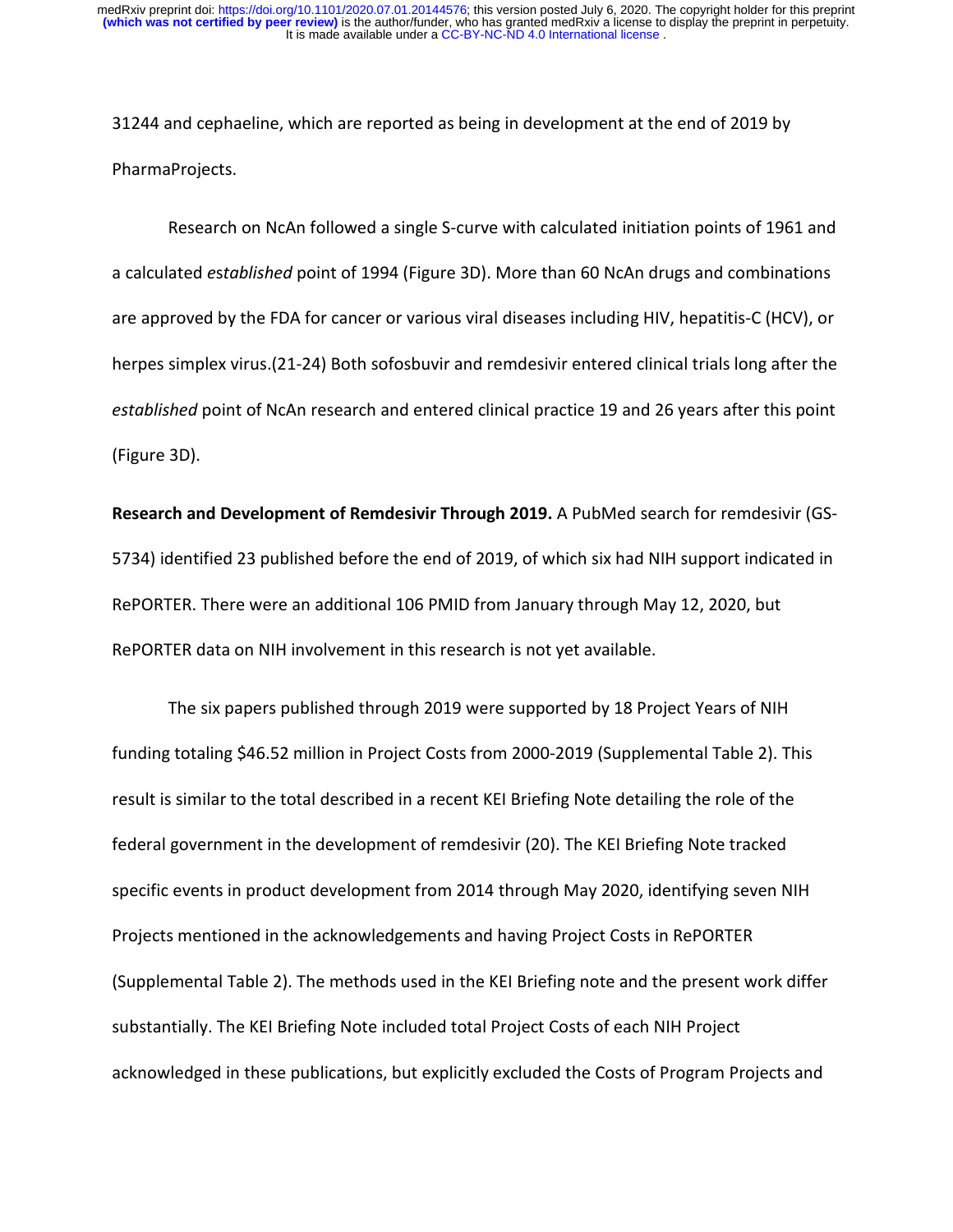Centers or Projects related to training. The present work considers only the Project Year corresponding to the specific publication date, and does include Costs of Program Projects, Centers, and Training Projects.

Supplemental Table 3 details non-NIH sources of funding acknowledged in the 23 publications on remdesivir published through 2019 as well as co-authorship from these institutions. Of the 15 publications acknowledging sources of support, the majority reported involvement by Gilead Sciences. Other sources of funding most commonly cited were the Center for Disease Control and agencies within the Department of Defense. Project Costs for non-NIH sources of funding are not publicly available.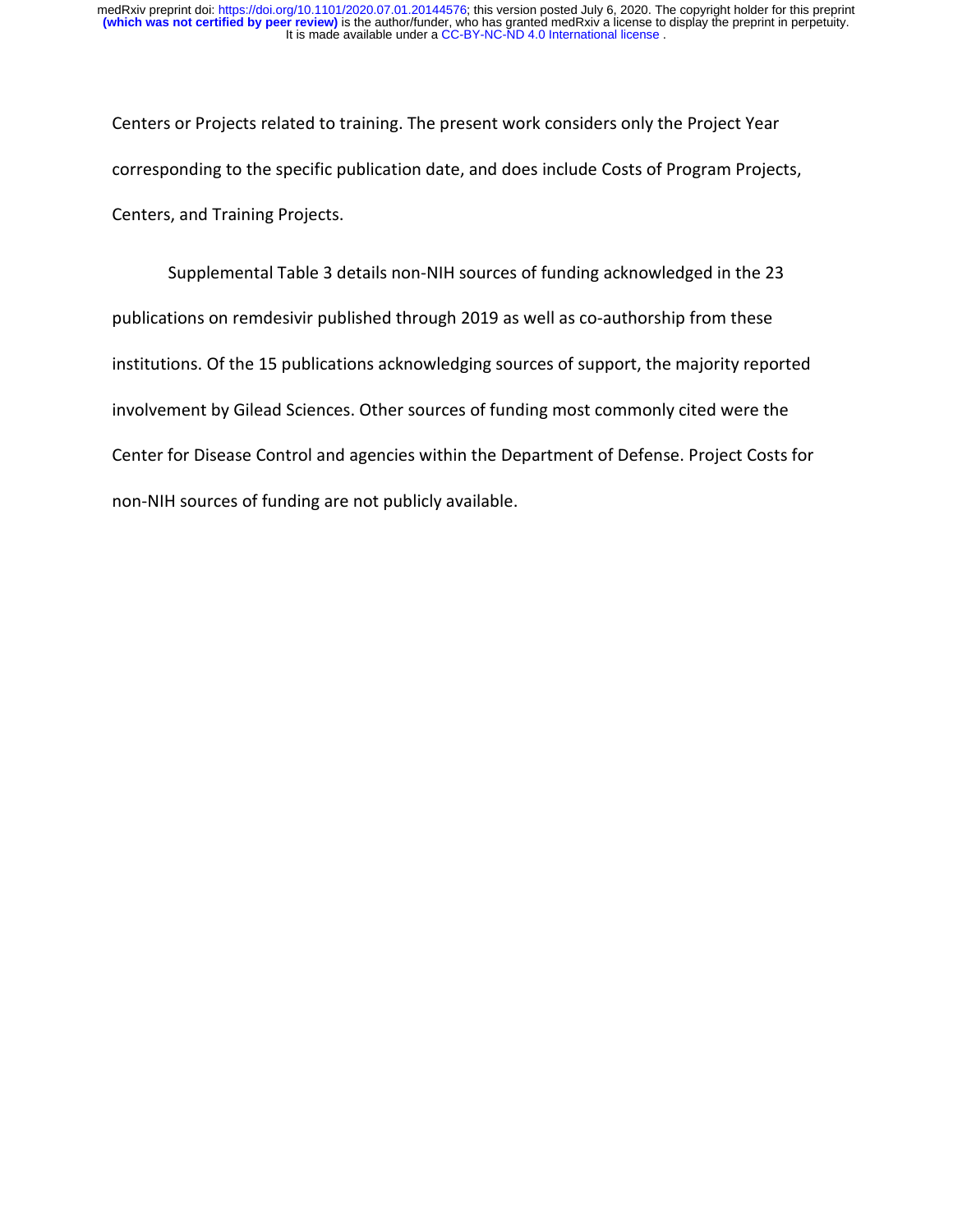#### **DISCUSSION**

This study examined the body of foundational research underlying remdesivir in the context of studies suggesting that efficient development of targeted therapeutics is critically dependent on a mature body of basic and applied research.(4, 5, 25, 26) Quantitative analysis demonstrates that decades of research on RdRp and NcAn generated established bodies of research on both the drug target and parent chemical structure of remdesivir at least ten years before the emergence of COVID-19 and the subsequent Emergency Use Authorization of remdesivir. This analysis also demonstrates that the NIH contributed over \$6 billion to this body of research.

The quantitative picture of research on RdRp and NcAn described here closely parallels the history of these fields. The calculated *initiation* point for research on RdRp corresponds to the recognition of RNA-dependent RNA polymerase activity in viruses such as poliovirus, mengovirus, and Newcastle disease virus in the 1960s.(27-29) This research introduced a period of exponential advance and generation of an extensive body of literature on the structure and function of homologous RdRp enzymes from various positive and negative stranded RNA viruses.(30) Text analysis demonstrates that a large fraction of this research has involved endemic viruses (e.g., HCV) or emerging epidemic viruses including Ebola and Coronavirus.

The first NcAn drugs arose from the discovery of naturally occurring products comprising nucleobases with anticancer activity(31). Early studies on NcAn compounds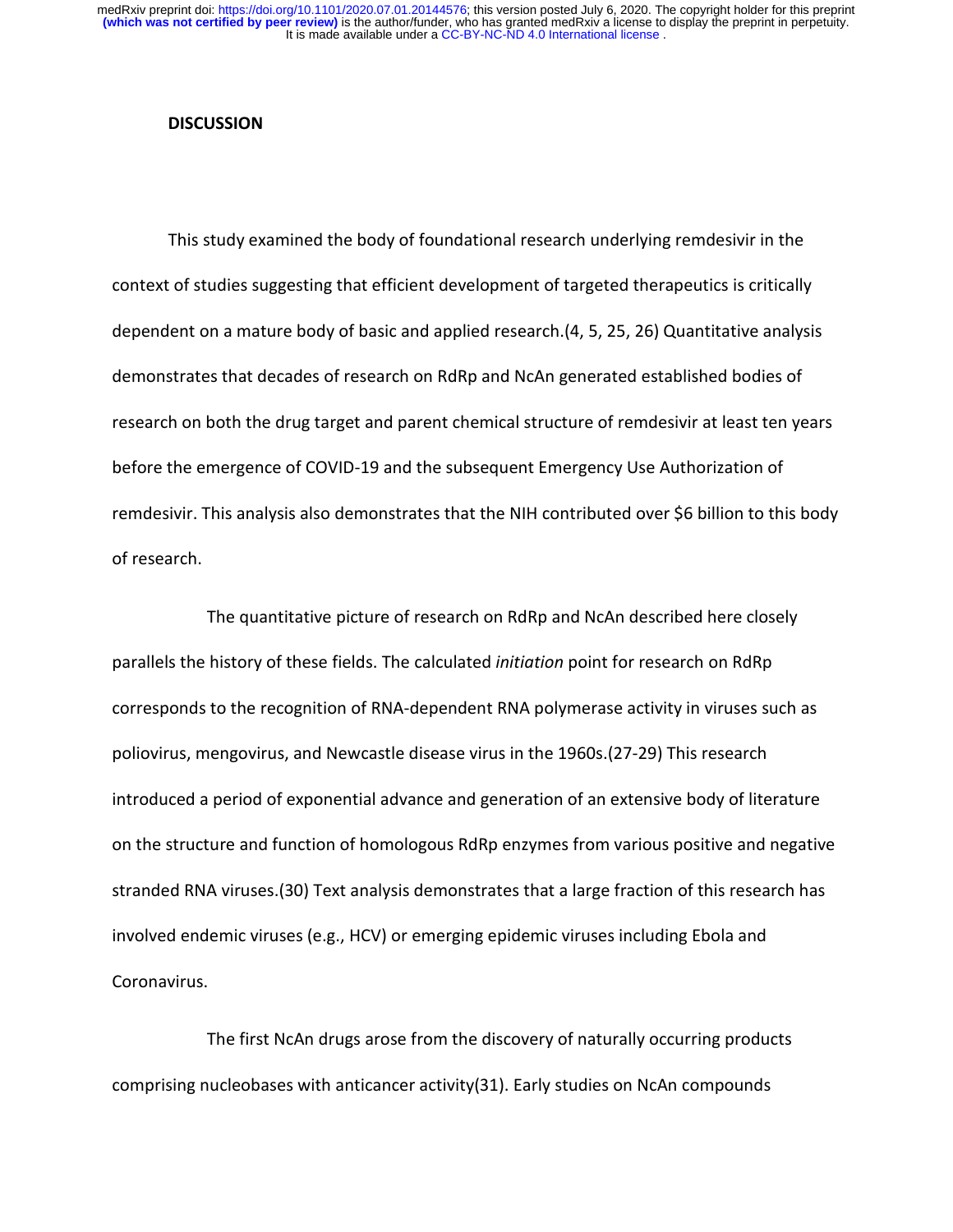demonstrated that these compounds had poor pharmaceutical properties, and decades of research focused on developing strategies to increase the lipophilicity and bioavailability of the molecules and facilitate metabolism of the prodrug to the active triphosphate.(32, 33) Today, NcAn drugs are commonly inactive prodrugs with suitable pharmaceutical properties, which must be metabolized to the biologically active compound once absorbed into the body.

The development of remdesivir benefited directly from both bodies of research.(34) Remdesivir had its chemical origins in research on Tubercidin, a cytotoxic nucleoside produced by *Streptomyces tubercidicus* known to inhibit RNA polymerases. Foundational studies of the effects of 1' modifications in the ribose of the C-nucleoside analog of Tubercidin demonstrated that nitrile substitution at this position produced a compound with low micro-molar activity against multiple viral strains including Parainfluenza 3 and SARS-CoV.(35) This compound, however, had unsuitable pharmaceutical properties, and required further modifications using established prodrug technologies.(32) One of the resulting compounds, GS-5734 (remdesivir), was shown to inhibit RdRp from HCV and had activity against Ebola virus.(36-38) Remdesivir was tested previously in clinical trials for Ebola, and while it was shown to be relatively safe, it proved to be inferior to other therapies.(39)

With the discovery and sequencing of COVID-19 in late 2019 and early 2020, it was recognized that the structure of the COVID-19 RdRp protein preserved essential features of the homologous nucleotide binding site of RdRp from SARS and MERS, suggesting that it could also be an inhibitor of COVID-19 RdRp.(40) *In vitro* studies confirmed that remdesivir was active against COVID-19,(41) and the first clinical trials began in February 2020. These trials provided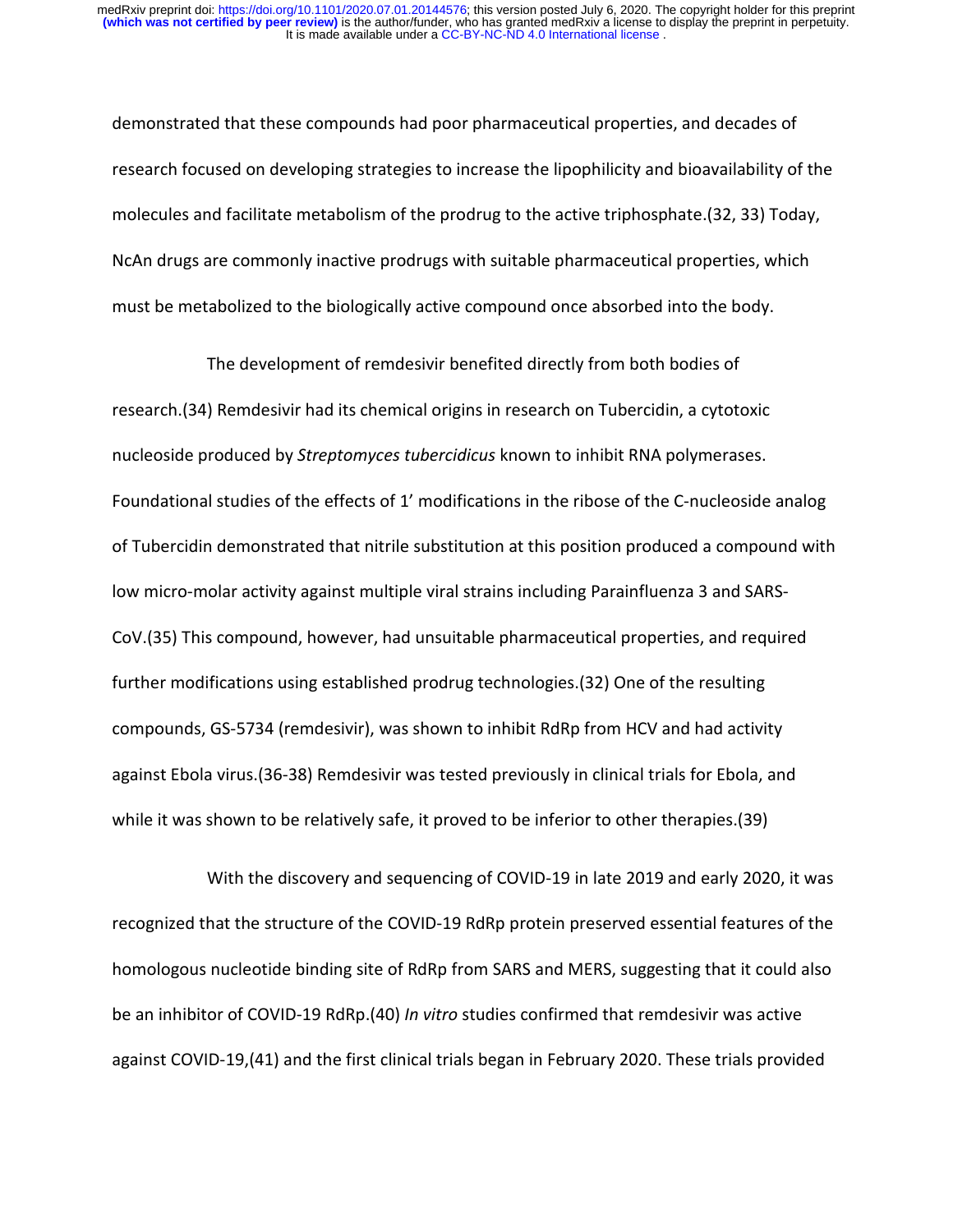sufficient evidence that remdesivir shortened the clinical course of the disease for Emergency Use Authorization at the end of April 2020.(42)

The quantitative analysis of research advance and maturation used in this study does not identify discrete milestones in the discovery or development of remdesivir. Rather, this approach posits that the broad corpus of published research—including research representing new discoveries, research refining details of biological structures or functions, research relating failed experiments, and research replicating previous findings—all contribute to the foundation of knowledge necessary for successful drug development. In the case of remdesivir, successful development required extensive prior knowledge of the structureactivity relationship of RdRp from different viral species as well as established strategies for circumventing the limitations of NcAn compounds as pharmaceutical products.

The relationship between the accumulation of research on RdRp and the emergence of effective RdRp inhibitors is consistent with previous studies demonstrating that few targeted therapeutics are approved before research on the biological target passes an established maturity point.(4, 5, 8) Specifically, while 97 products targeted to RdRp entered development since 1989, the first clinical successes were achieved only after research on both the drug target and parent drug structure passed the *established* point. The first approved nucleoside drugs (e.g., cytarabinine approved in 1969) were natural products discovered through phenotypic methods, which are commonly approved before there is a mature body of basic research on the drug target.(5, 8) Nevertheless, the current generation of nucleoside analogues designed to inhibit RdRp are also products of a mature body of research on nucleoside chemistry and pharmacology.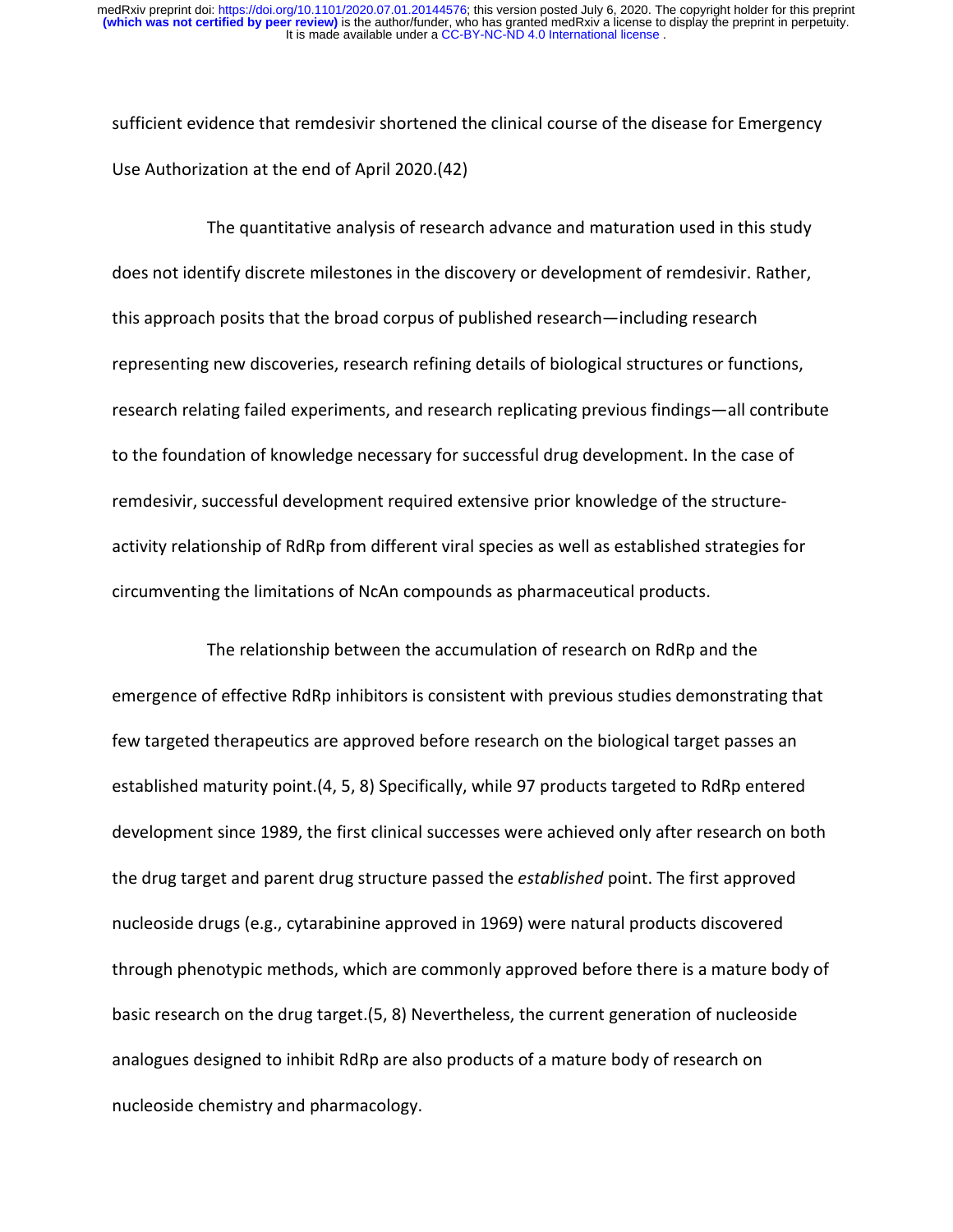This analysis also demonstrates the substantial cost of establishing this mature body of foundational research. NIH-funding contributed to 20% of RdRp publications, totaling \$1,875 million (2000–2019). Of this amount, \$547 million was contributed before the *established* point in 2008. NIH funding also contributed to 21% of all NcAn publications, totaling \$4,612 million (2000–2019). For both, the fraction of NIH-funded publications was lower than reported previously for other drug targets.(10, 11) This is consistent with the long-term decline in U.S. funding for university research,(43) but also associated with a sharp drop-off in the number of NIH-funded PMID related to RdRp observed after 2012.

The present results present a distinctly different picture of the public sector investment underlying remdesivir than a recent KEI Briefing Note.(20) That report focused exclusively on identifying NIH funding acknowledged in publications describing the development of remdesivir, as opposed to the basic research that made the design and discovery of this entity possible. The substantially higher estimate of the NIH contribution to remdesivir detailed in the present study is consistent with the observation that >90% of NIH funding contributing to drugs approved from 2010-2019 represented basic research on drug targets, rather than the drugs themselves (10,11), and the fact that the biopharmaceutical industry is primarily responsible for funding drug development.(6, 44-46) While case studies show that drug development programs in industry often benefit from public sector input,(45, 46), <10% of new drugs are first patented by academic institutions(47) and only half of drug patents cite prior art from public institutions.(48) It is worth noting that since COVID-19 was declared a public health emergency in January 2020, the federal government has assumed a more aggressive role in funding development of remdesivir and other therapies for COVID-19.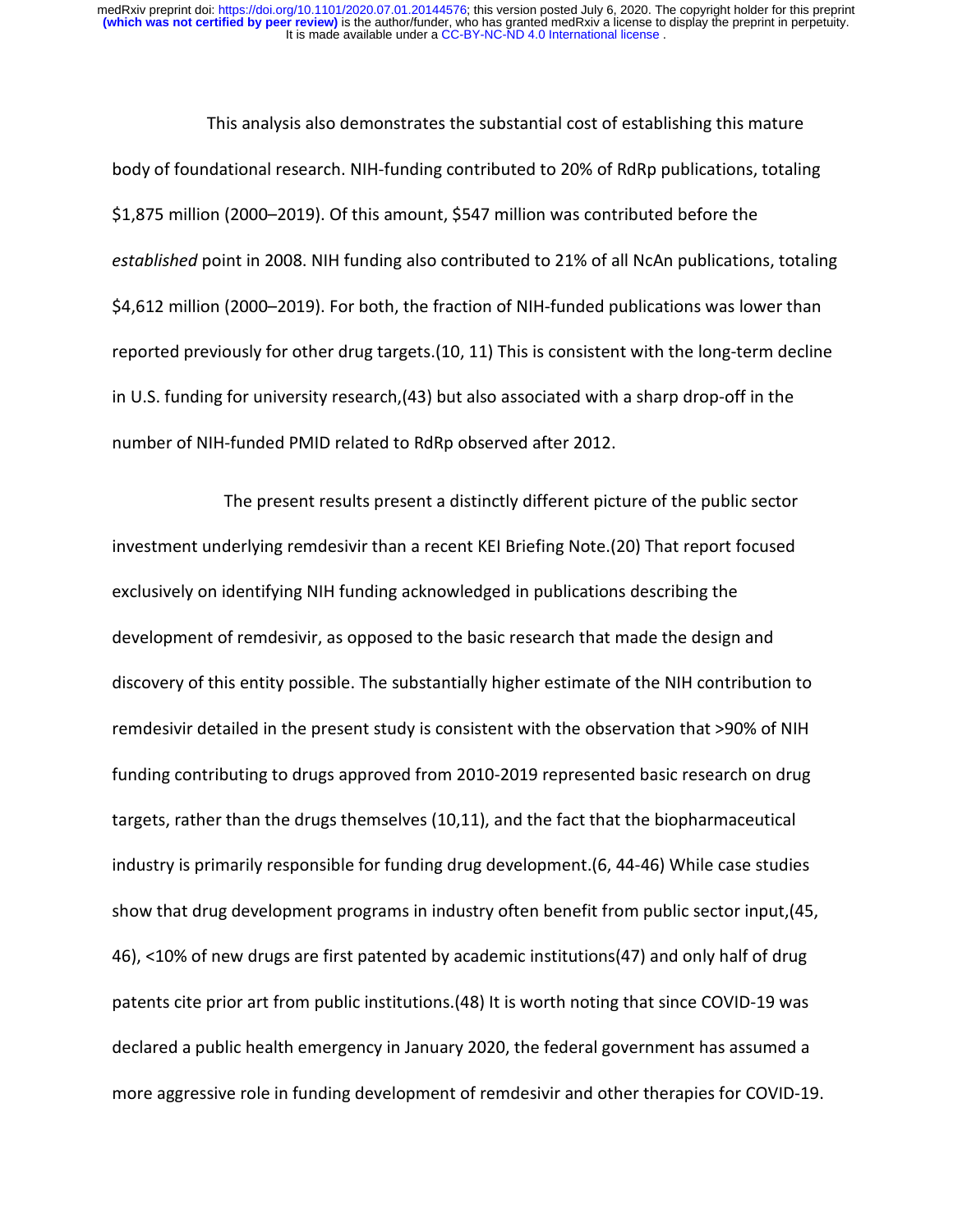It is notable that while the large majority of the NIH-funded Projects Years related to RdRp and NcAn were investigator-initiated Research Projects (primarily R01), these grants represent only a small fraction of total Project Costs, less than the Costs associated with either Research Program Projects and Centers or Cooperative Agreements. This diversity of funding mechanisms reflects the broad contribution of NIH funding to investigator-initiated initiatives, research infrastructure, and mission-driven health initiatives as environed by the NIH Roadmap.(49)

There are several limitations to the present analysis. First, PubMed searches may fail to identify relevant publications describing enabling technologies or research performed before widely-recognized vocabularies emerge. Second, it is not possible to associate costs with every NIH-funded publication due to differences between the publication dates and Project Years. The method used here corrects for the estimated 3-year lag between publication dates and associated funding in RePORTER(50) by assigning costs for the final Project Year of each project to publications 1–4 years after the Project ended.(10) With this correction, the method associates costs with 90–91% of NIH-funded PMID and 79–80% of Project Years for RdRp and NcAn respectively. Third, this method does not include funding for research not reported through NIH RePORTER, such as funding from Department of Defense, philanthropies, and international sources. Thus, the total public sector funding for research underlying remdesivir is likely substantially greater than the amount described here. Finally, this analysis does not account for investments in applied research and development by industry, which are estimated to be as much as \$1.5 billion in out-of-pocket costs for each new drug approval.(6)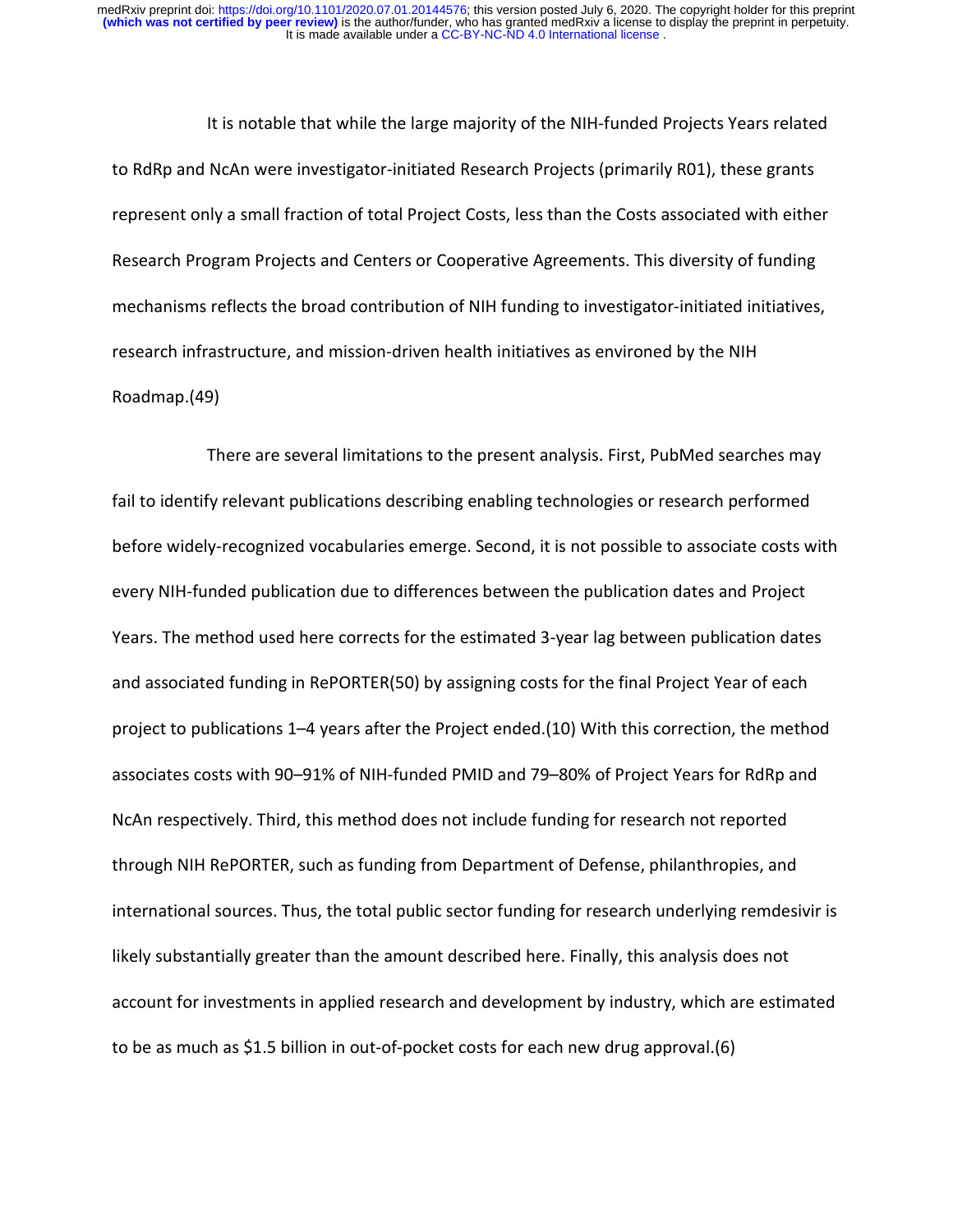These results demonstrate the critical role played by an existing foundation of basic research in the ability to rapidly develop remdesivir in response to the COVID-19 pandemic. In doing so, it argues for a federal commitment to sustained funding for a broad base of basic research, even when no imminent threat exists. This work also demonstrates the scale of the government and public sector investment in the research that enabled development of remdesivir and other RdRp inhibitors that are likely to be developed for treating COVID-19. This investment, along with that of industry, needs to be counted in developing policies to ensure the availability and affordability of the drugs that result from this research. As stated in an April 30, 2020 letter from Representatives Lloyd Doggett and Rosa DeLauro to HHS secretary Alex Azar "The substantial taxpayer investments in COVID-19 pharmaceutical research must be recognized."(51)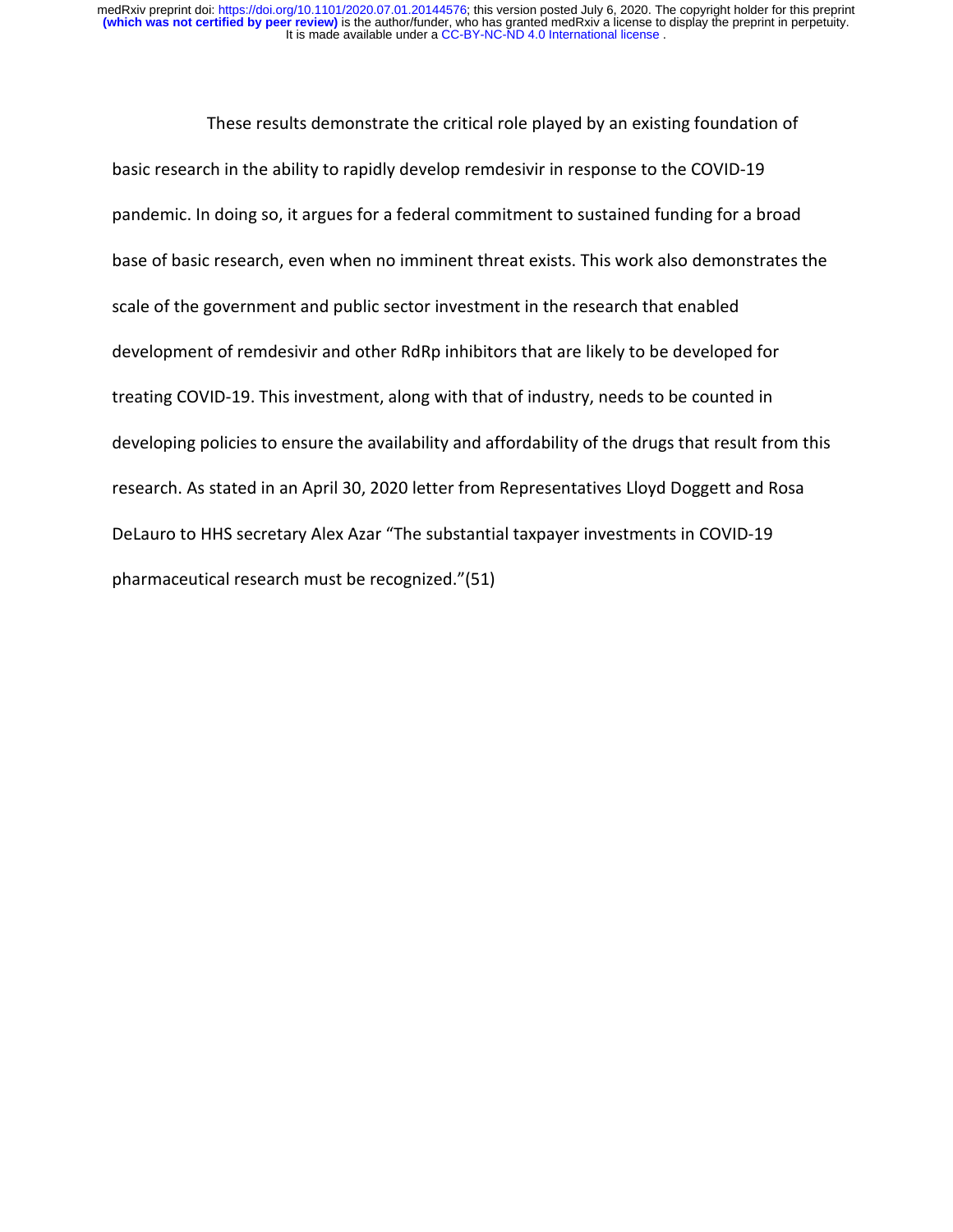#### **METHODS**

**Data sources and analytical methods.** Searches were performed in PubMed [\(www.pubmed.gov;](http://www.pubmed.gov/) accessed May 12, 2020) using the updated Automatic Term Mapping (May 2020) and search terms for remdesivir, RdRp, and NcAn described in Supplemental Table 1. Search terms were optimized by examining publication titles, abstracts, and descriptions of search results for randomly selected result pages and eliminating query terms that introduced irrelevant results. Publications were identified by PubMed Identifier (PMID) and publication year.

Methods for quantifying the contribution of NIH funding to publications identified in PubMed using NIH RePORTER [\(https://exporter.nih.gov/ExPORTER\\_Catalog.aspx;](https://exporter.nih.gov/ExPORTER_Catalog.aspx) accessed May 5, 2020), have been described previously.(10) Briefly, PMID were associated with fiscal years of program funding (Program Years) from 1980–2019 using the "Link Table," and annual Project Costs from 2000–2019 identified using the "Projects Table." Publications occurring before the first year of the grant award or more than four years after the last year of the grant were excluded. Publications 1–4 years after the last year of the grant were associated with the Project Costs of the last year. PMID related to remdesivir are included with data for the target RdRp. Grant categories were derived from NIH Types of Grant Programs 2020 [\(https://grants.nih.gov/grants/funding/funding\\_program.htm;](https://grants.nih.gov/grants/funding/funding_program.htm) accessed May 2020). Costs are given in constant dollars inflation adjusted to 2018 using the U.S. Bureau of Labor Statistics All

Urban Consumer Prices (Current Series) [\(https://www.bls.gov/data/;](https://www.bls.gov/data/) accessed May, 2020).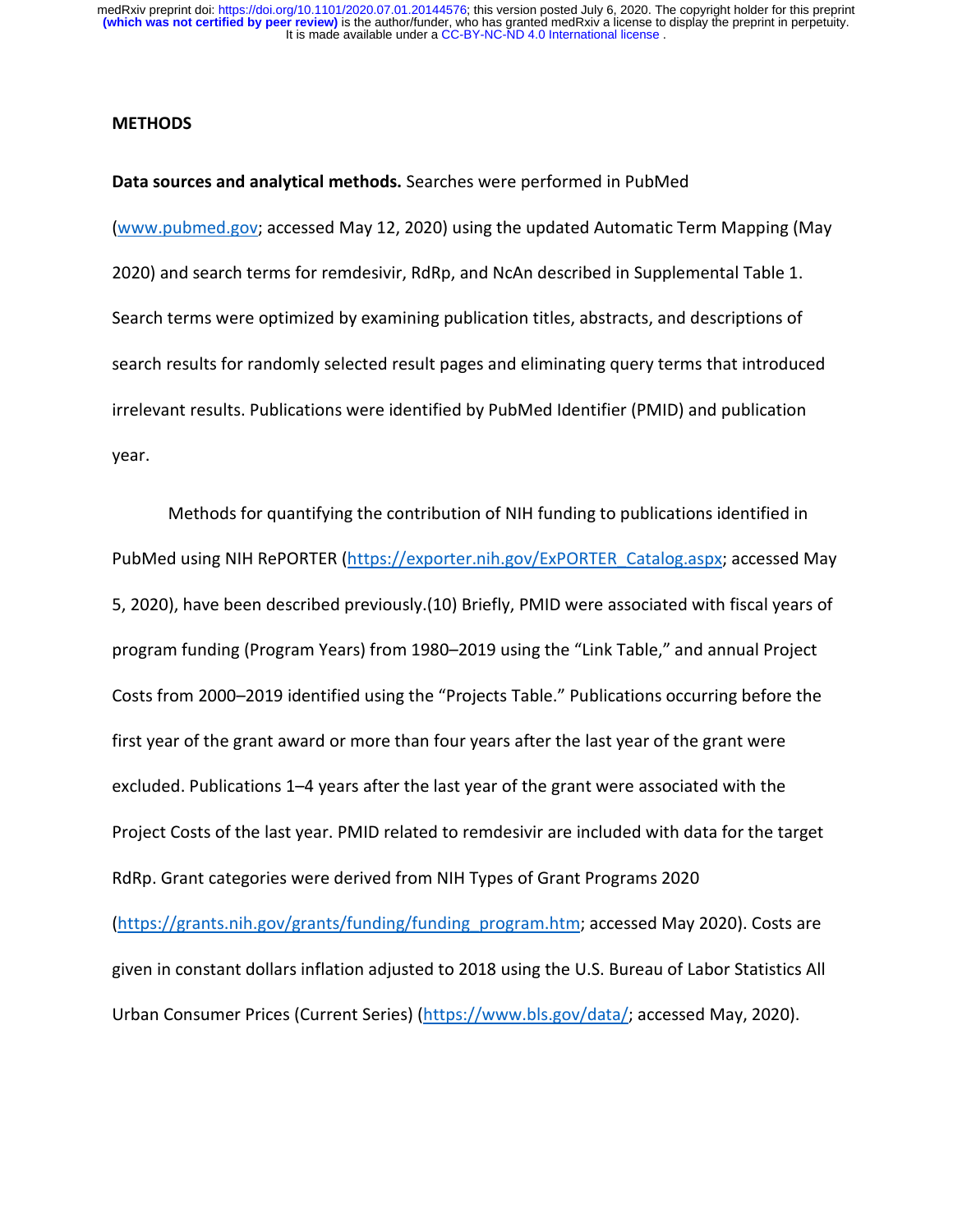Text analysis was performed on abstracts, titles, MeSH descriptors, and MeSH qualifiers to quantify mentions of specific positive-strand ssRNA or negative-strand ssRNA viruses targeted in drug discovery programs(21) as well as terms related to oncology and immunology. All analyses were performed in PostgreSQL, Excel and Tableau.

**Technology Maturation Model.** The bibliographic Technology Innovation Maturation Evaluation (TIME) model fits the cumulative number of publications resulting from a PubMed search to an exponentiated logistic function as described previously.(4) The equation has the form:

$$
log N = \frac{\log L}{1 + e^{-r(t - t_0)}}
$$

Where *N* is the number of publications, *L* is the presumed upper limit of publications, *r* is the growth rate, *t* is time, and *t*<sub>0</sub> is midpoint of the exponential growth. This asymmetric sigmoidal function, exhibits the common logistic sigmoid function over log scales. The parameters were fit to time series publication data using a non-linear least squares implementation of the Levenberg-Marquardt algorithm (LMFIT, version 1.0.1).

The *initiation* and *established* points, representing the beginning and end of the exponential growth phase are defined as the points of maximum and minimum acceleration respectively, or logN''(t)<sub>max,min</sub>. These points are analytically determined by:

Established, Initiation =  $t_0 \pm \frac{\arcsin(2)}{r}$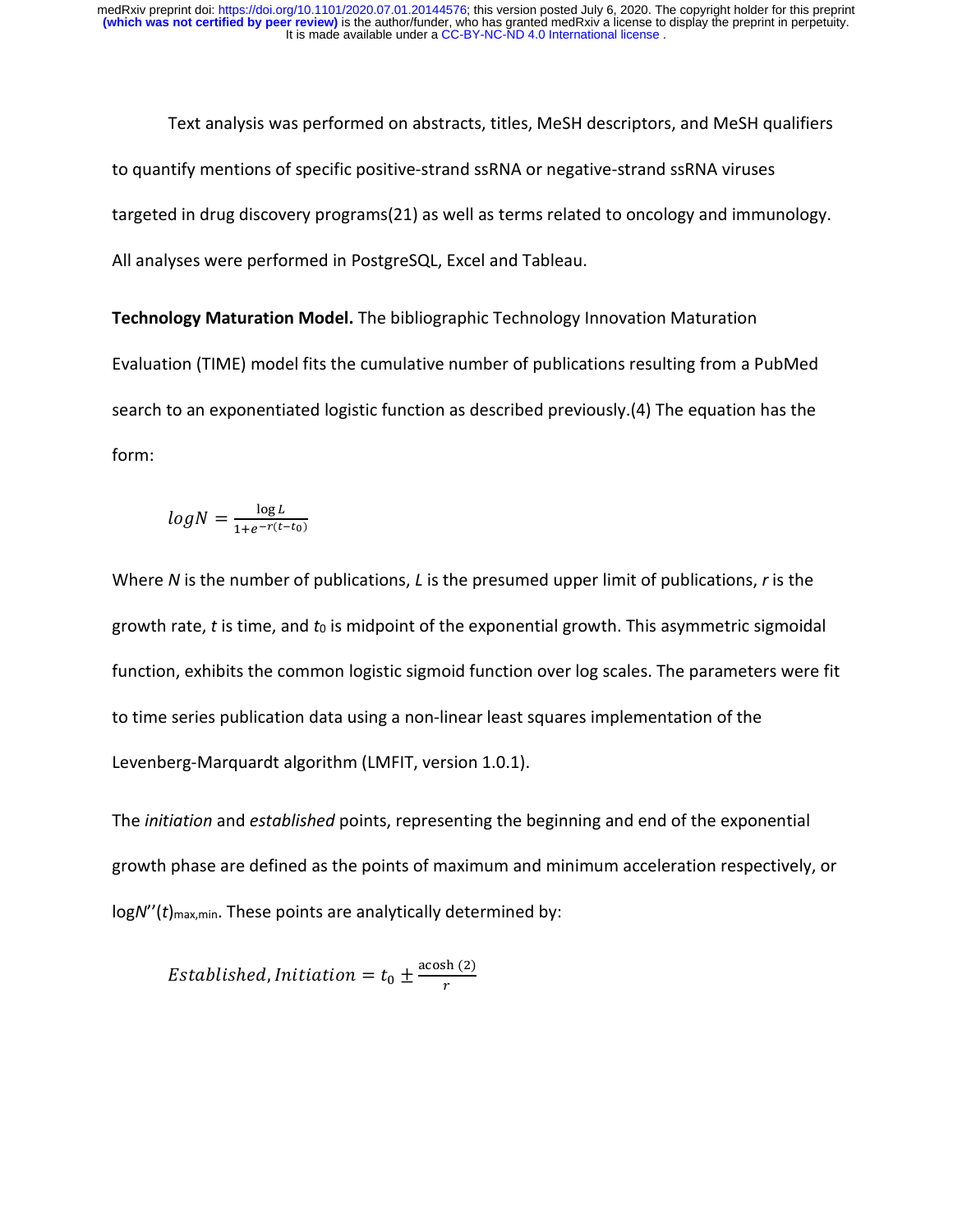## ACKNOWLEDGEMENTS

This work was supported by grants from the National Biomedical Research Foundation and the Institute for New Economic Thinking to Bentley University. Abbreviations: RNA-dependent RNA polymerase, RdRp; Nucleoside analogue, NcAn; PubMed Identifier, PMID; Technology Innovation Maturation Evaluation model, (TIME model). The authors thank Drs. Michael Boss, Franklin Bright, and Nancy Hsiung as well as Ethan Benton for their contributions to this research.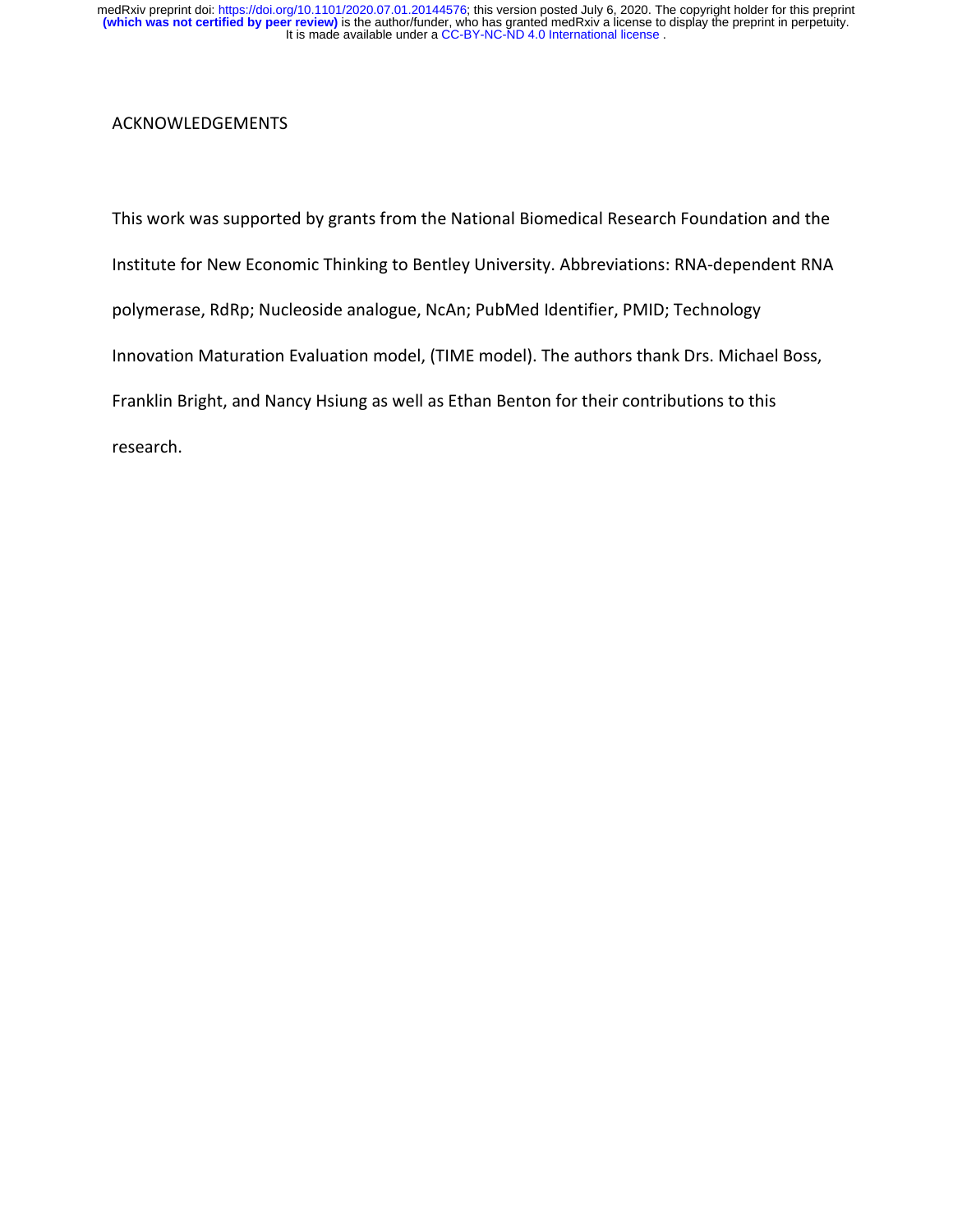### REFERENCES

- 1. FDA (2020) Emergency Use Authorization letter for remdesivir, dated May, 1, 2020. (Food and Drug Administration).
- 2. Z.S. Morris, S. Wooding, J. Grant, The answer is 17 years, what is the question: understanding time lags in translational research. *Journal of the Royal Society of Medicine* **104**(12):510–520 (2011).
- 3. J. Eder, R. Sedrani, C. Wiesmann, The discovery of first-in-class drugs: origins and evolution. *Nature Reviews Drug Discovery* **13**(8):577–587 (2014).
- 4. L.M. McNamee, M.J. Walsh, F.D. Ledley, Timelines of translational science: from technology initiation to FDA approval. *PLoS ONE* **12**(5):e0177371 (2017).
- 5. J.M. Beierlein *et al.,* Landscape of innovation for cardiovascular pharmaceuticals: from basic science to new molecular entities. *Clinical Therapeutics* **39**(7):1409–1425 (2017).
- 6. J.A. DiMasi, H.G. Grabowski, R.W. Hansen, Innovation in the pharmaceutical industry: new estimates of R&D costs. *Journal of Health Economics* **47**:20–33 (2016).
- 7. PCAST, Report to the President on Propelling Innovation in Drug Discovery, Development, and Evaluation (2012).
- 8. L.M. McNamee, F.D. Ledley, Modeling timelines for translational science in cancer; the impact of technological maturation. *PLoS ONE* **12**(3):e0174538 (2017).
- 9. H. Moses *et al.*, The anatomy of medical research: US and international comparisons. *JAMA* **313**(2):174–189 (2015).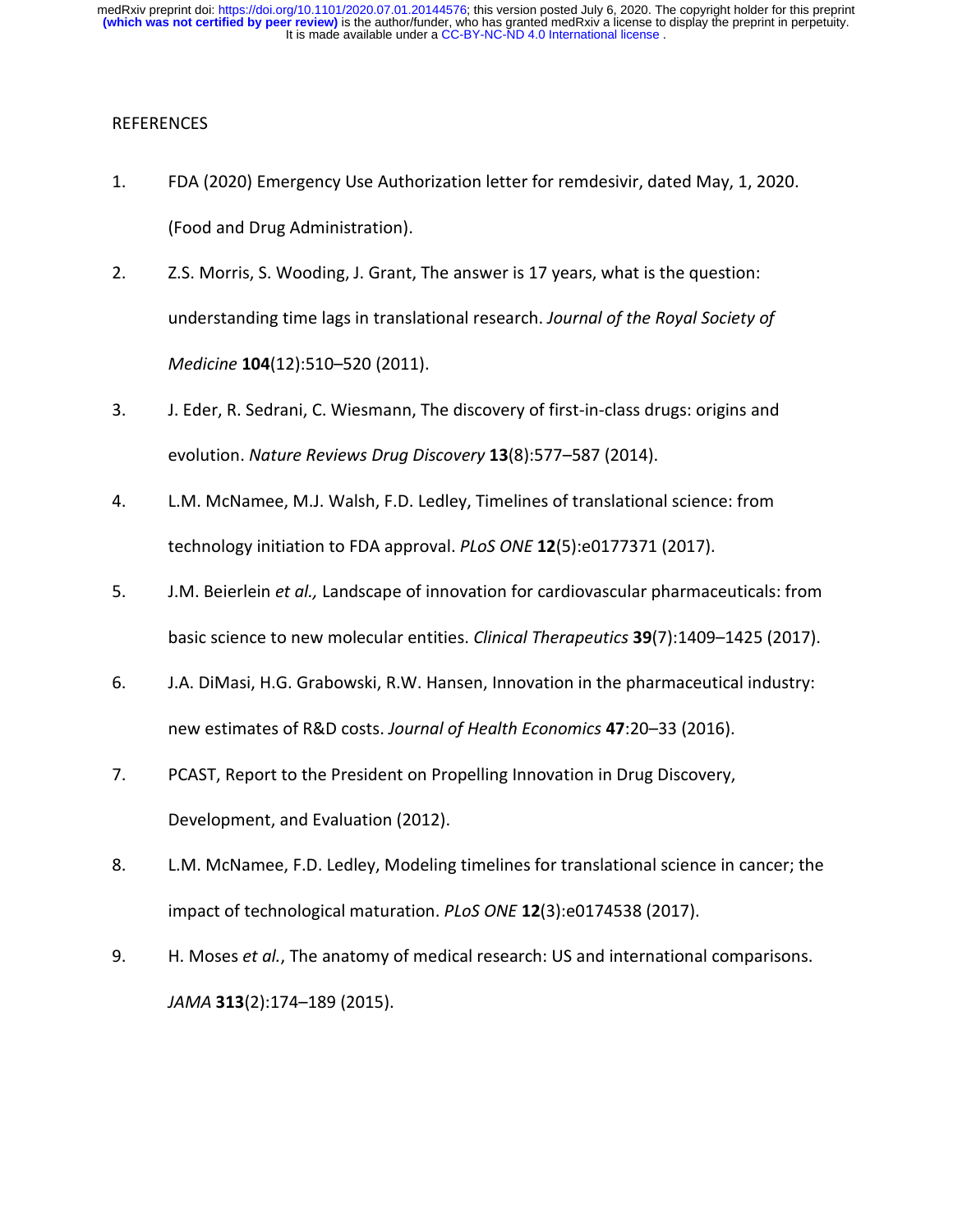- 10. E.G. Cleary, J.M. Beierlein, N.S. Khanuja, L.M. McNamee, F.D. Ledley, Contribution of NIH funding to new drug approvals 2010–2016. *Proceedings of the National Academy of Sciences* **115**(10):2329–2334 (2018).
- 11. E.G. Cleary, M. Jackson, A. Acevedo, F.D. Ledley, Characterizing the public sector contribution to drug discovery and development: the role of government as a first investor. *Institute for New Economic Thinking* (2020).
- 12. E.G. Cleary, F.D. Ledley, NIH funding for research underlying new cancer therapies. *The Lancet. Oncology* **21**(6):755–757 (2020).
- 13. C.M. Christensen, Exploring the limits of the technology S-curve. Part I: component technologies. *Production and Operations Management* **1**(4):334–357, (1992).
- 14. R.N. Foster, Effective R&D operations in the'80s: boosting the payoff From R&D. *Research Management* **25**(1):22–27 (1982).
- 15. J.M. Beierlein, L.M. McNamee, F.D. Ledley, As technologies for nucleotide therapeutics mature, products emerge. *Molecular Therapy-Nucleic Acids* **9**:379–386 (2017).
- 16. M.D. Whittington, J.D. Campbell, Alternative pricing models for remdesivir and other potential treatments for COVID-19. (Institute for Clinical and Economic Review) (2020).
- 17. E. Silverman, Lawmakers ask HHS to ensure Gilead's remdesivir is affordable if U.S. taxpayers funded R&D. STAT News (May 1, 2020).
- 18. A. Liu, Gilead should be allowed "real pricing" for remdesivir-and a sizable profit, analyst says. In *Fierce Phama*, (June 11, 2020).
- 19. G. Kolata, How remdesivir, new hope for Covid-19 patients, was resurrected. *New York Times* (May 1, 2020).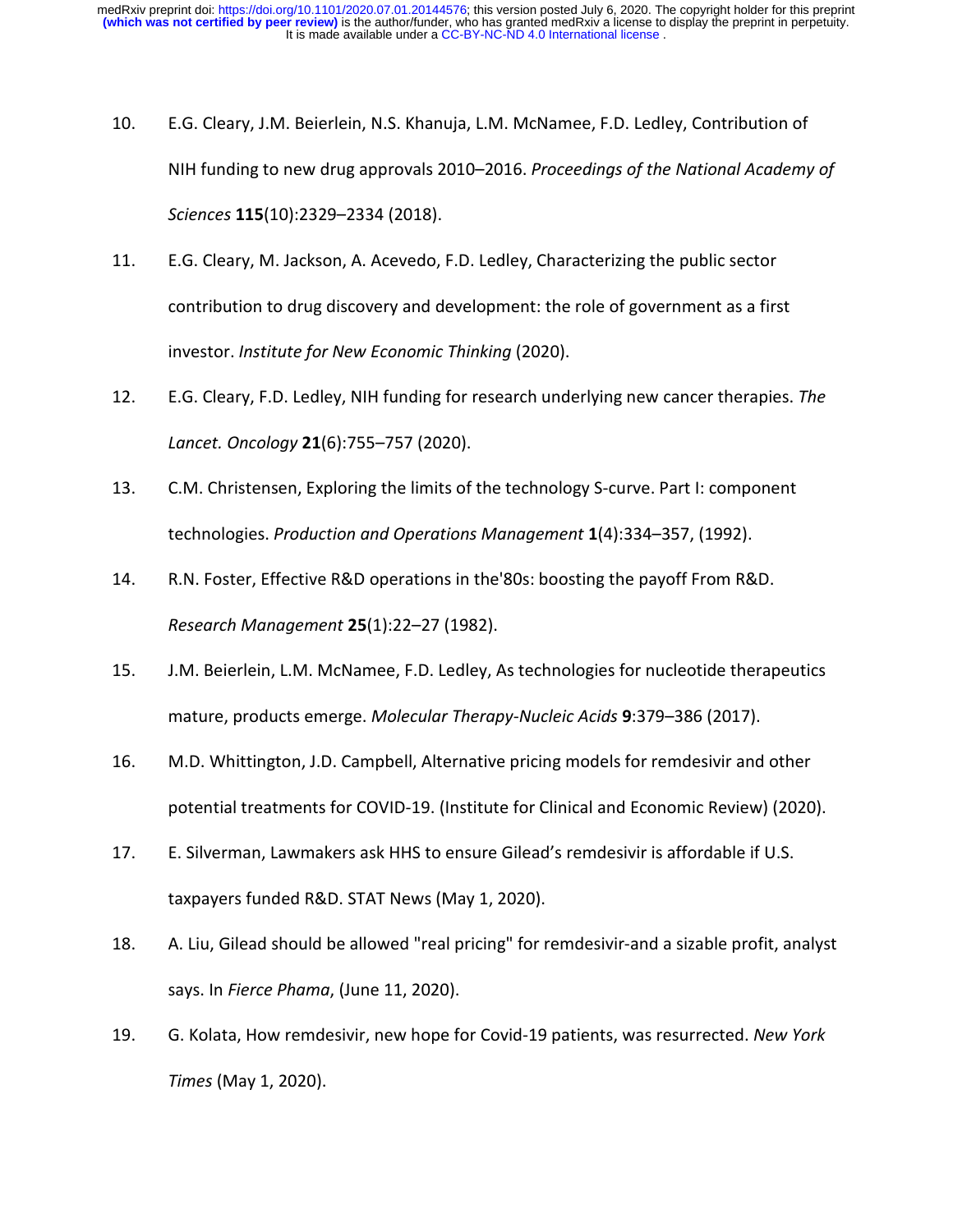It is made available under a [CC-BY-NC-ND 4.0 International license](http://creativecommons.org/licenses/by-nc-nd/4.0/) . **(which was not certified by peer review)** is the author/funder, who has granted medRxiv a license to display the preprint in perpetuity. medRxiv preprint doi: [https://doi.org/10.1101/2020.07.01.20144576;](https://doi.org/10.1101/2020.07.01.20144576) this version posted July 6, 2020. The copyright holder for this preprint

- 20. K. Ardizzone, Role of the federal government in the development of remdesivir. In *KEI Briefing Note* (2020).
- 21. E. De Clercq, G. Li, Approved antiviral drugs over the past 50 years. *Clinical Microbiology Reviews* **29**(3):695–747 (2016).
- 22. O.L. Bryan-Marrugo *et al.*, History and progress of antiviral drugs: from acyclovir to direct-acting antiviral agents (DAAs) for Hepatitis C. *Medicina Universitaria* **17**(68):165– 174 (2015).
- 23. C.M. Galmarini, J.R. Mackey, C. Dumontet, Nucleoside analogues and nucleobases in cancer treatment. *The Lancet Oncology* **3**(7):415–424 (2002).
- 24. V.L. Damaraju *et al.*, Nucleoside anticancer drugs: the role of nucleoside transporters in resistance to cancer chemotherapy. *Oncogene* **22**(47):7524–7536 (2003).
- 25. J.D. Westbrook, S.K. Burley, How structural biologists and the protein data bank contributed to recent FDA new drug approvals. *Structure* **27**(2):211–217 (2019).
- 26. V.J. Venditto, F.C. Szoka Jr., Cancer nanomedicines: so many papers and so few drugs! *Advanced Drug Delivery Reviews.* **65**(1):80–88 (2013).
- 27. D. Baltimore, R.M. Franklin, A new ribonucleic acid polymerase appearing after mengovirus infection of L-cells. *J Biol Chem* **238**:3395–3400 (1963).
- 28. D. Baltimore, R.M. Franklin, J. Callender, Mengovirus-induced inhibition of host ribonucleic acid and protein synthesis. *Biochimica et Biophysica Acta (BBA)-Specialized Section on Nucleic Acids and Related Subjects* **76**:425–430 (1963).
- 29. E.H. Simo, Evidence for the nonparticipation of DNA in viral RNA synthesis. *Virology* **13**(1):105–118 (1961).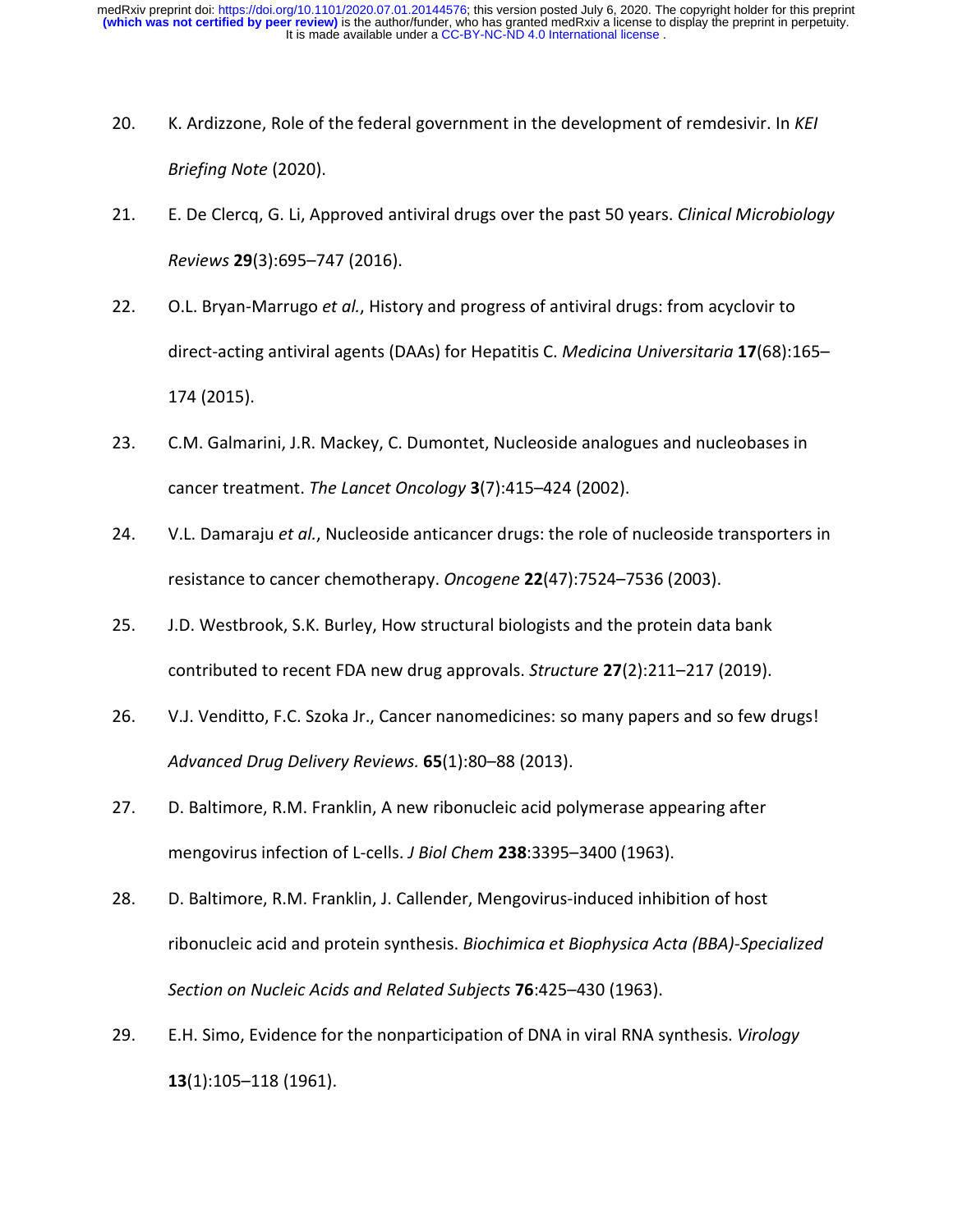- 30. S. Venkataraman, B.V. Prasad, R. Selvarajan, RNA dependent RNA polymerases: insights from structure, function and evolution. *Viruses* **10**(2):76 (2018).
- 31. A. Yssel, J. Vanderleyden, H. Steenackers, Repurposing of nucleoside-and nucleobasederivative drugs as antibiotics and biofilm inhibitors. *Journal of Antimicrobial Chemotherapy* **72**(8):2156–2170 (2017).
- 32. Y. Mehellou, H.S. Rattan, J. Balzarini, The ProTide Prodrug Technology: From the Concept to the Clinic: Miniperspective. *Journal of Medicinal Chemistry* **61**(6):2211–2226 (2017).
- 33. L.W. Peterson, C.E. McKenna, Prodrug approaches to improving the oral absorption of antiviral nucleotide analogues. *Expert Opinion on Drug Delivery* **6**(4):405–420 (2009).
- 34. R.T. Eastman *et al.*, Remdesivir: a review of its discovery and development leading to emergency use authorization for treatment of COVID-19. *ACS Central Science* (2020).
- 35. A. Cho *et al.,* Synthesis and antiviral activity of a series of 1′-substituted 4-aza-7, 9 dideazaadenosine C-nucleosides. *Bioorganic & Medicinal Chemistry Letters* **22**(8):2705– 2707(2012).
- 36. C.J. Gordon, E.P. Tchesnokov, J.Y. Feng, D.P. Porter, M. Götte, The antiviral compound remdesivir potently inhibits RNA-dependent RNA polymerase from Middle East respiratory syndrome coronavirus. *Journal of Biological Chemistry* **295**(15):4773–4779 (2020).
- 37. A.J. Brown *et al.*, Broad spectrum antiviral remdesivir inhibits human endemic and zoonotic deltacoronaviruses with a highly divergent RNA dependent RNA polymerase. *Antiviral Research* **169**:104541 (2019).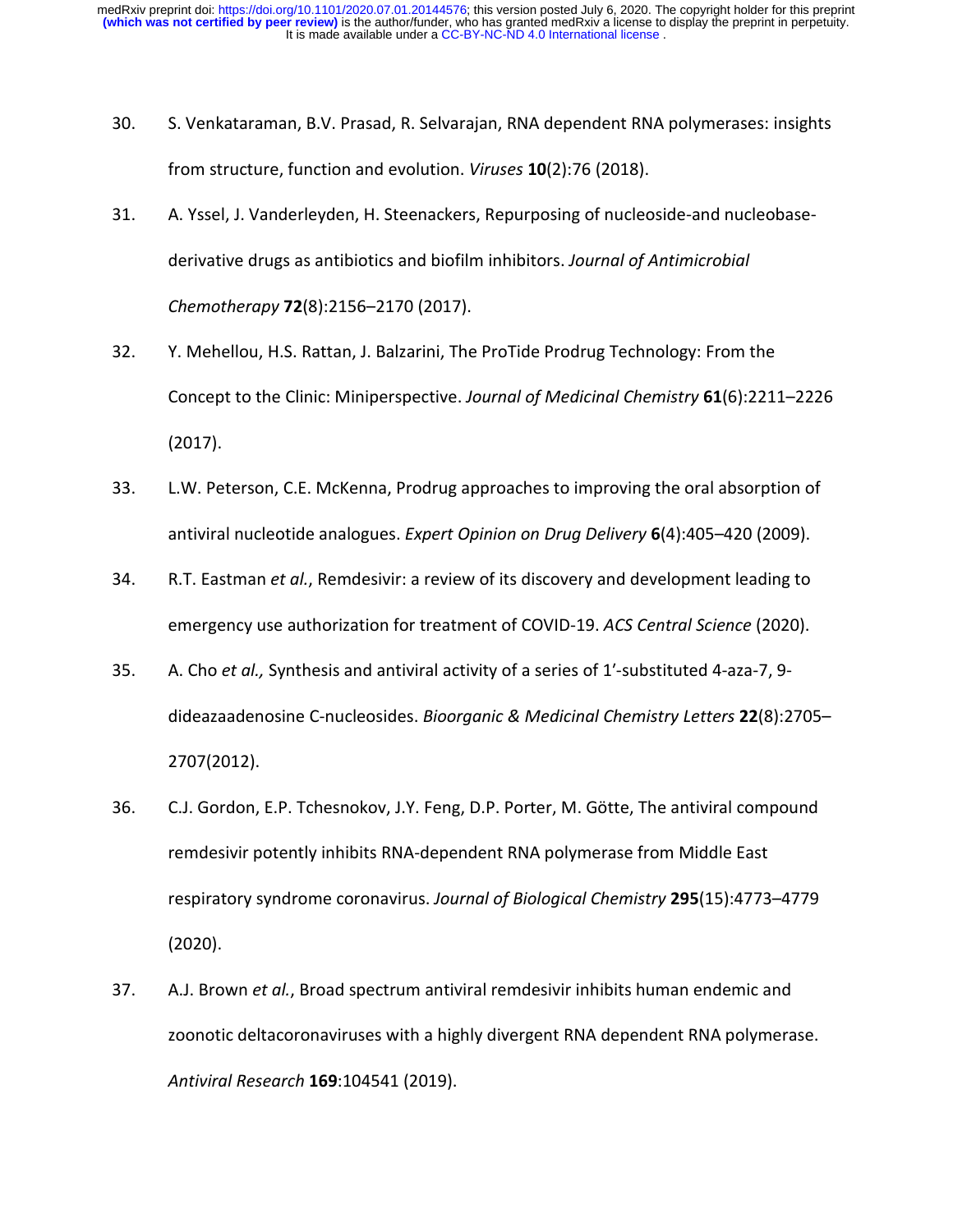- 38. D. Siegel *et al.,* Discovery and Synthesis of a Phosphoramidate Prodrug of a Pyrrolo [2, 1 f][triazin-4-amino] Adenine C-Nucleoside (GS-5734) for the Treatment of Ebola and Emerging Viruses. (ACS Publications) (2017).
- 39. S. Mulangu *et al.,* A randomized, controlled trial of Ebola virus disease therapeutics. *New England Journal of Medicine* **381**(24):2293–2303 (2019).
- 40. W-C. Ko *et al.*, Arguments in favour of remdesivir for treating SARS-CoV-2 infections. *International Journal of Antimicrobial Agents* (2020).
- 41. M. Wang *et al.,* Remdesivir and chloroquine effectively inhibit the recently emerged novel coronavirus (2019-nCoV) in vitro. *Cell Research* **30**(3):269–271 (2020).
- 42. Y. Wang *et al*., Remdesivir in adults with severe COVID-19: a randomised, double-blind, placebo-controlled, multicentre trial. *The Lancet* **395**(10236):1569–1578 (2020).
- 43. R.D. Atkinson, C. Foote, US funding for university research continues to slide. (Information Technology and Innovation Foundation) (2019).
- 44. O.J. Wouters, M. McKee, J. Luyten, Estimated research and development investment needed to bring a new medicine to market, 2009-2018. *Jama* **323**(9):844–853 (2020).
- 45. R. Chakravarthy, K. Cotter, J. DiMasi, C-P. Milne, N. Wendel, Public-and private-sector contributions to the research and development of the most transformational drugs in the past 25 years: from theory to therapy. *Therapeutic Innovation & Regulatory Science* **50**(6):759–768 (2016).
- 46. B. Zycher, J.A. DiMasi, C-P. Milne, Private sector contributions to pharmaceutical science: thirty-five summary case histories. *American Journal of Therapeutics* **17**(1):101- 120 (2010).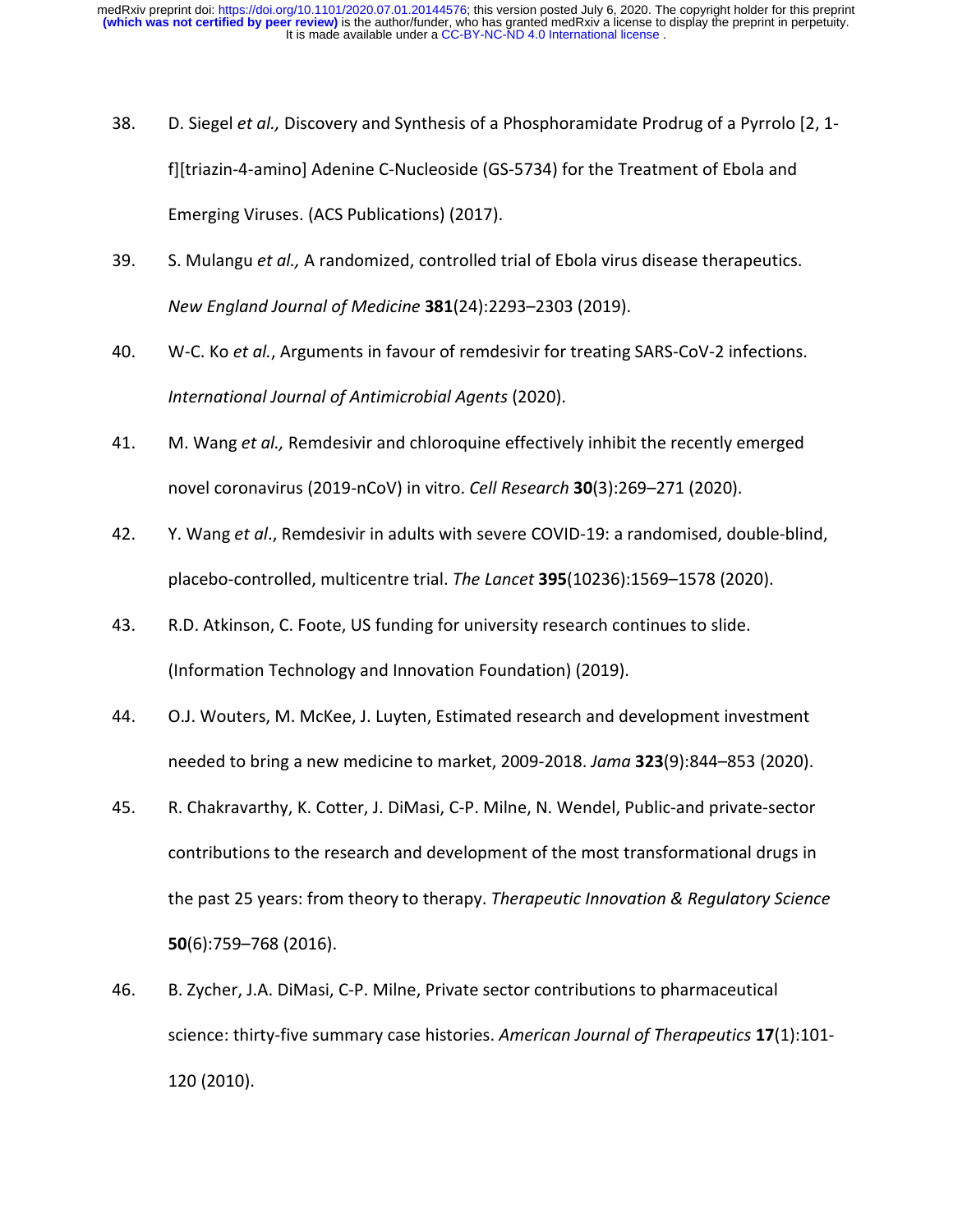- 47. A.J. Stevens *et al.*, The role of public-sector research in the discovery of drugs and vaccines. *New England Journal of Medicine* **364**(6):535–541 (2011).
- 48. B.N. Sampat, F.R. Lichtenberg, What are the respective roles of the public and private sectors in pharmaceutical innovation? *Health Affairs* **30**(2):332–339 (2011).
- 49. E. Zerhouni, The NIH roadmap. Science **203**(5642):63-72.
- 50. K.W. Boyack, P. Jordan, Metrics associated with NIH funding: a high-level view. *Journal of the American Medical Informatics Association* **18**(4):423–431 (2011).
- 51. L. Dogett, R. DeLauro, Letter to HHS Secretary Alex Azar, April 30, 2020.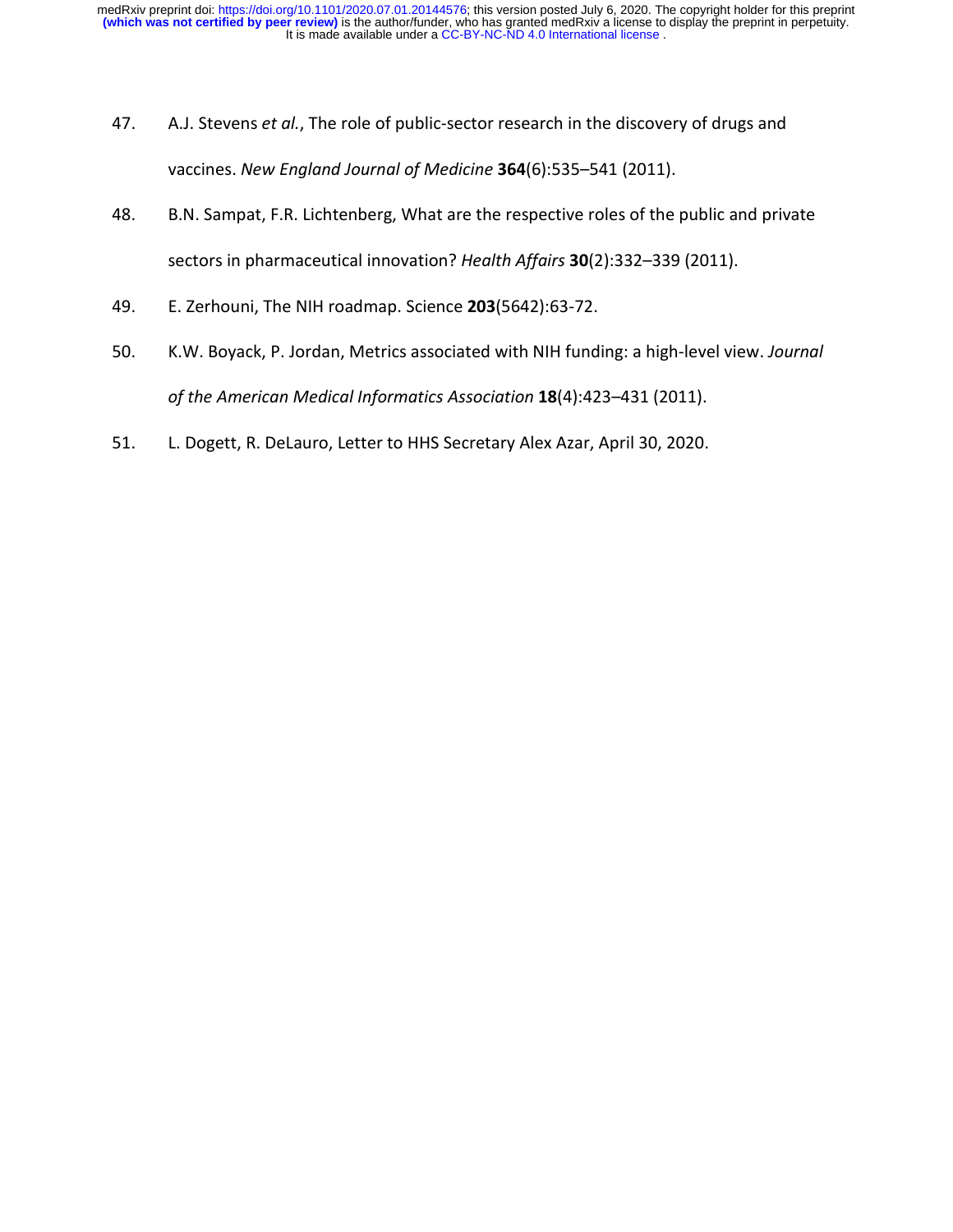| Table 1. Publications, Project Years of NIH funding, and Projects Costs related to research on |
|------------------------------------------------------------------------------------------------|
| remdesivir, RNA-dependent RNA polymerase, and nucleoside analogs.                              |

|                                          | <b>RNA-dependent RNA</b><br>polymerase |               | <b>Nucleoside analogs</b> |               |
|------------------------------------------|----------------------------------------|---------------|---------------------------|---------------|
|                                          | $\boldsymbol{\mathsf{N}}$              | \$ (millions) | $\boldsymbol{\mathsf{N}}$ | \$ (millions) |
| <b>Publications in PubMed</b>            |                                        |               |                           |               |
| Unique PMID (1960-2019)                  | 6,567                                  | n/a           | 11,073                    | n/a           |
| PMID with NIH funding (1980-2019)        | 1,263                                  | n/a           | 2,319                     | n/a           |
| <b>Grants in RePORTER</b>                |                                        |               |                           |               |
| Unique Project Years (1980-2019)         | 2,203                                  | n/a           | 4,607                     | n/a           |
| Unique Project Years with Costs (2000-   |                                        |               |                           |               |
| 2019)                                    | 1,740                                  | \$1,875       | 3,267                     | \$4,612       |
| RePORTER Activity Codes (2000-2019)      |                                        |               |                           |               |
| Research Projects                        | 1,189                                  | \$351.7       | 1569                      | \$536.7       |
| Research Program Projects and Centers    | 141                                    | \$478.5       | 504                       | \$1,555.0     |
| <b>Cooperative Agreements</b>            | 118                                    | \$553.9       | 435                       | \$1,860.9     |
| <b>Training Programs</b>                 | 102                                    | \$53.3        | 173                       | \$92.9        |
| <b>Research Career Programs</b>          | 25                                     | \$3.9         | 97                        | \$29.4        |
| <b>Fellowship Programs</b>               | 36                                     | \$1.4         | 42                        | \$1.5         |
| <b>Research-Related Programs</b>         | 19                                     | \$5.8         | 28                        | \$10.5        |
| <b>General Clinical Research Centers</b> |                                        |               |                           |               |
| Program                                  | $\mathbf{1}$                           | \$2.6         | 39                        | \$176.6       |
| <b>Resource Programs</b>                 | 13                                     | \$26.3        | 9                         | \$23.9        |
| Institutional Training and Director      |                                        |               |                           |               |
| Program Projects                         | 10                                     | \$8.4         | 8                         | \$8.7         |
| <b>Research Construction Programs</b>    | $\overline{2}$                         | \$0.0\$       | $\overline{2}$            | \$2.5         |
| <b>Non-HHS Federal Awards</b>            | $\mathbf 1$                            | \$0.0\$       | $\overline{2}$            | \$0.0\$       |
| <b>Community Services Program</b>        | $\mathbf{1}$                           | \$0.1         | $\mathbf 0$               | \$0.0\$       |
| <b>Intramural Programs</b>               | 79                                     | \$79.6        | 274                       | \$160.8       |
| Not Categorized                          | 103                                    | \$309.8       | 231                       | \$152.6       |

PubMed searches were performed with the search terms in Table 1. PMID identified by searching for remdesivir are included with the target, RNA-dependent RNA polymerase. NIH Projects, Project Years, and Project Costs for NIH-funded publications were identified in RePORTER. Costs are inflation adjusted to 2018.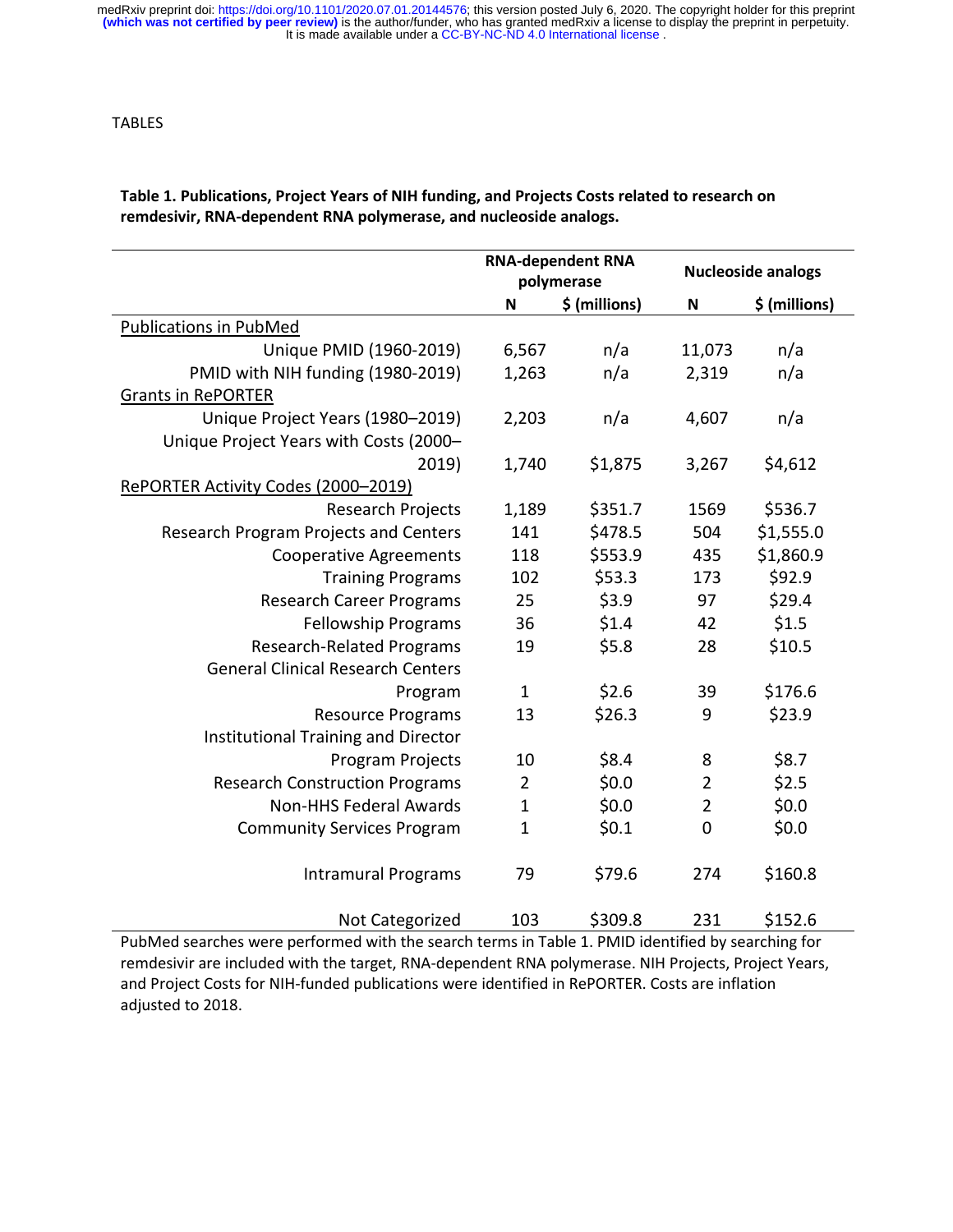It is made available under a [CC-BY-NC-ND 4.0 International license](http://creativecommons.org/licenses/by-nc-nd/4.0/) . **(which was not certified by peer review)** is the author/funder, who has granted medRxiv a license to display the preprint in perpetuity. medRxiv preprint doi: [https://doi.org/10.1101/2020.07.01.20144576;](https://doi.org/10.1101/2020.07.01.20144576) this version posted July 6, 2020. The copyright holder for this preprint

#### **FIGURES**

Figure 1. Time course of publications (PMID), NIH-funded Project Years, and Project Costs related to research on remdesivir, RNA-dependent RNA polymerase (RdRp), or nucleoside analogs (NcAn). (A) PMID and NIH-funded PMID (left axis) related to RdRp and percentage of PMID supported by NIH funding; (B) PMID and NIH-funded PMID (left axis) related to NcAn and by NIH funding (right axis); (C) NIH Project Years and Costs related to RdRp; (D) NIH Project Years and Costs related to NcAn. PubMed searches were performed with the search terms in Table 1. PMID identified by searching for remdesivir are included with the target, RNAdependent RNA polymerase. NIH Projects, Project Years, and Project Costs for NIH-funded publications were identified in RePORTER. Costs are inflation adjusted to 2018.

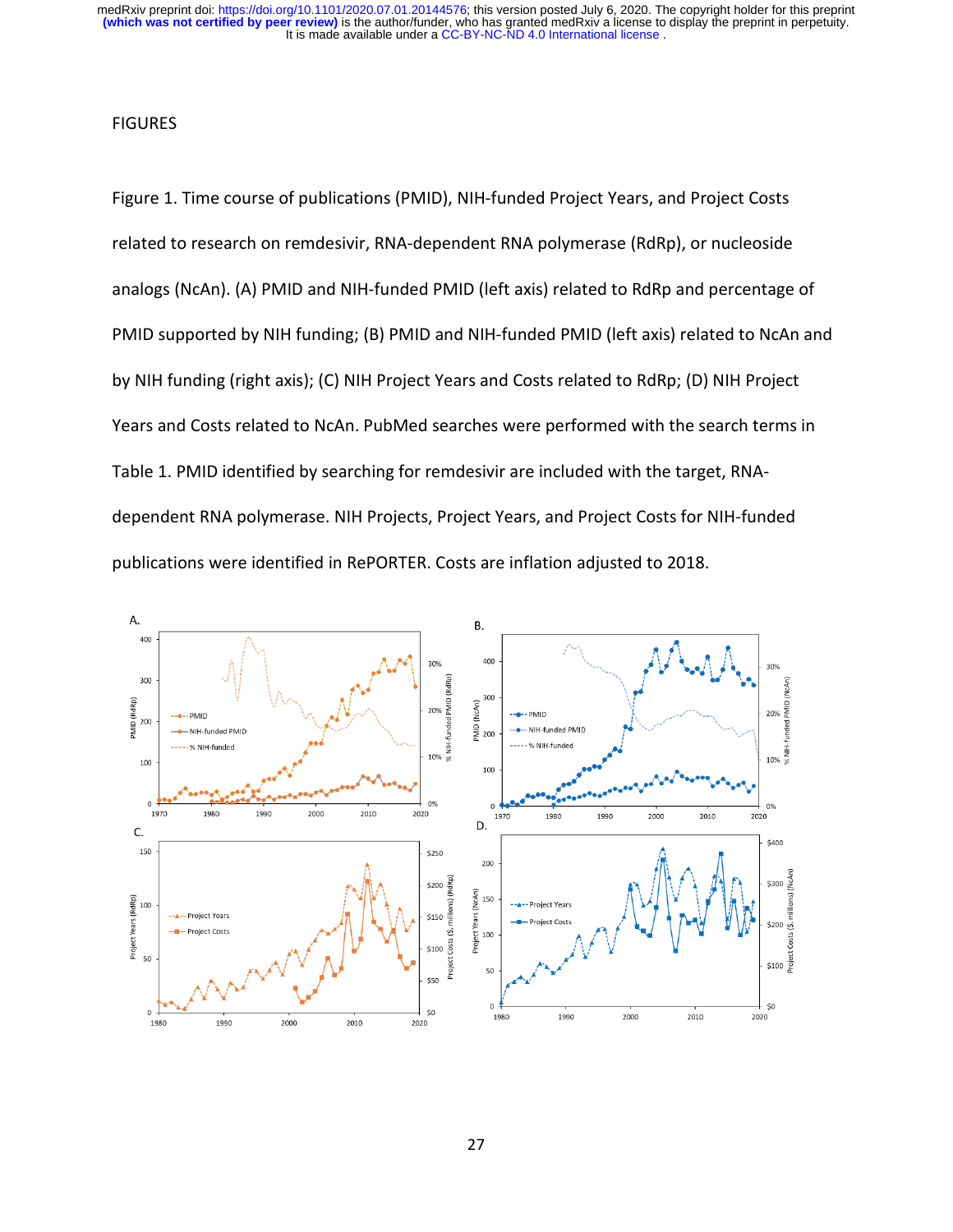It is made available under a [CC-BY-NC-ND 4.0 International license](http://creativecommons.org/licenses/by-nc-nd/4.0/) . **(which was not certified by peer review)** is the author/funder, who has granted medRxiv a license to display the preprint in perpetuity. medRxiv preprint doi: [https://doi.org/10.1101/2020.07.01.20144576;](https://doi.org/10.1101/2020.07.01.20144576) this version posted July 6, 2020. The copyright holder for this preprint

Figure 2. Topic focus of NIH-funded Project Years related to RNA-dependent RNA polymerase (RdRp) or nucleotide analogs (NcAn) over time as determined by text analysis of abstracts from NIH-funded PMID. Figure shows the total number of Project Years along with the number associated with publications mentioning any virus (lines), and the number associated with publications mentioning hepatitis, HIV, influenza, Coronavirus, Ebola, or Zika viruses (stacked bars). (A) Project Years related to RdRp; (B) Project Years associated with NcAn.

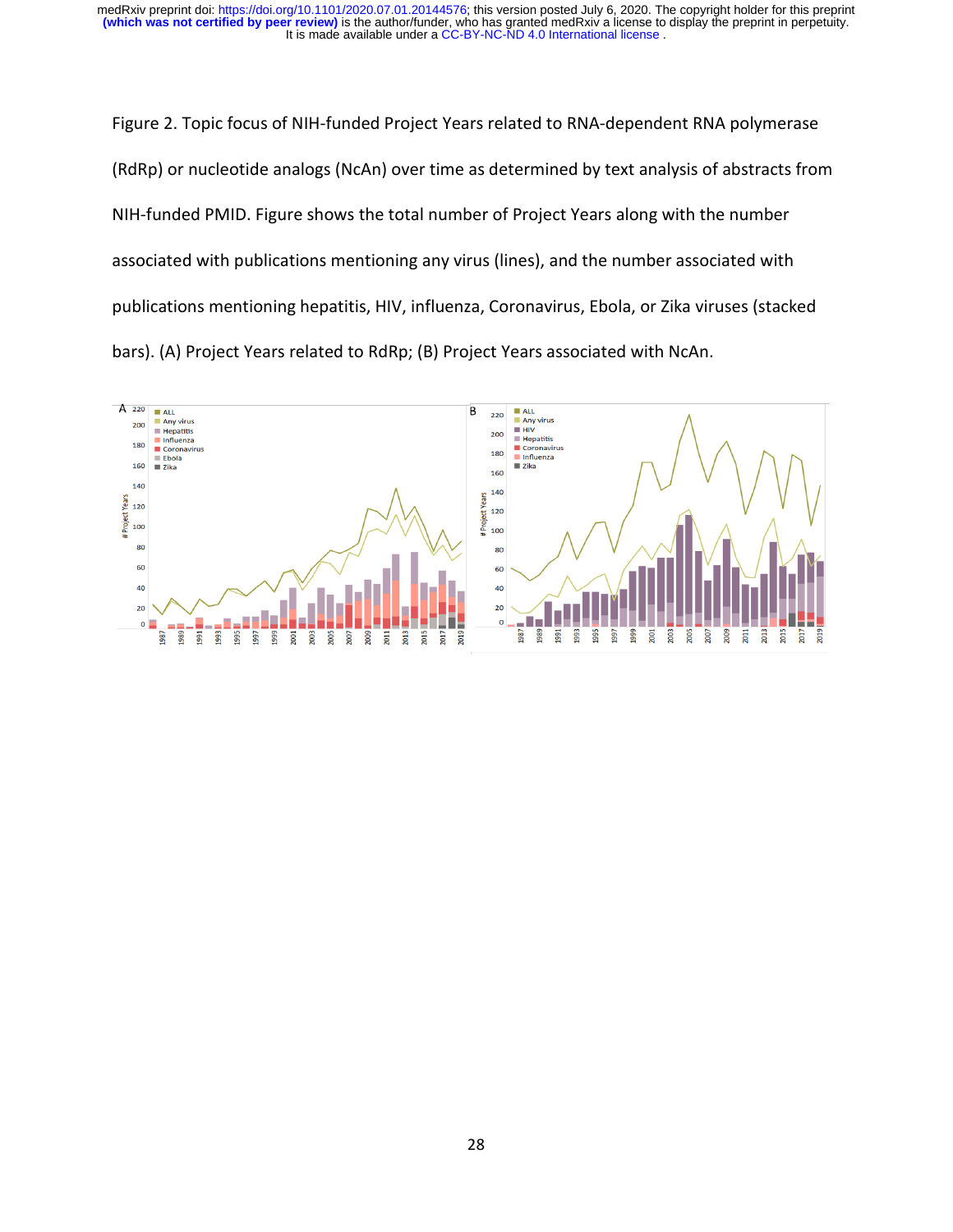Figure 3. Timeline of research maturation and investigational compounds targeted to RNAdependent RNA polymerase (RdRp) with a nucleoside analog (NcAn) parent chemical structure. The Technology Innovation Maturation Evaluation (TIME) model was used to estimate the *established* point for research on RdRp and NcAn. (A) Annual PMID related to RdRp and TIME model approximation; (B) Annual PMID related to NcAn and TIME model approximation; (C) Cumulative PMID related to RdRp (left axis) along with number of compounds targeted to RdRp entering development over time (right axis), including discontinued compounds (solid line) and compounds still in active development (dashed line). Also shown are the timelines from the initiation of clinical trials to approval for clinical use for remdesivir, sofosbuvir, and dasabuvir; (D) Cumulative PMID related to NcAn (left axis) along with number of NcAn compounds targeted to RdRp entering development over time (right axis), including discontinued compounds (solid line) and compounds still in active development (dashed line). Also shown are the timelines from the initiation of clinical trials to approval for clinical use for remdesivir and sofosbuvir.